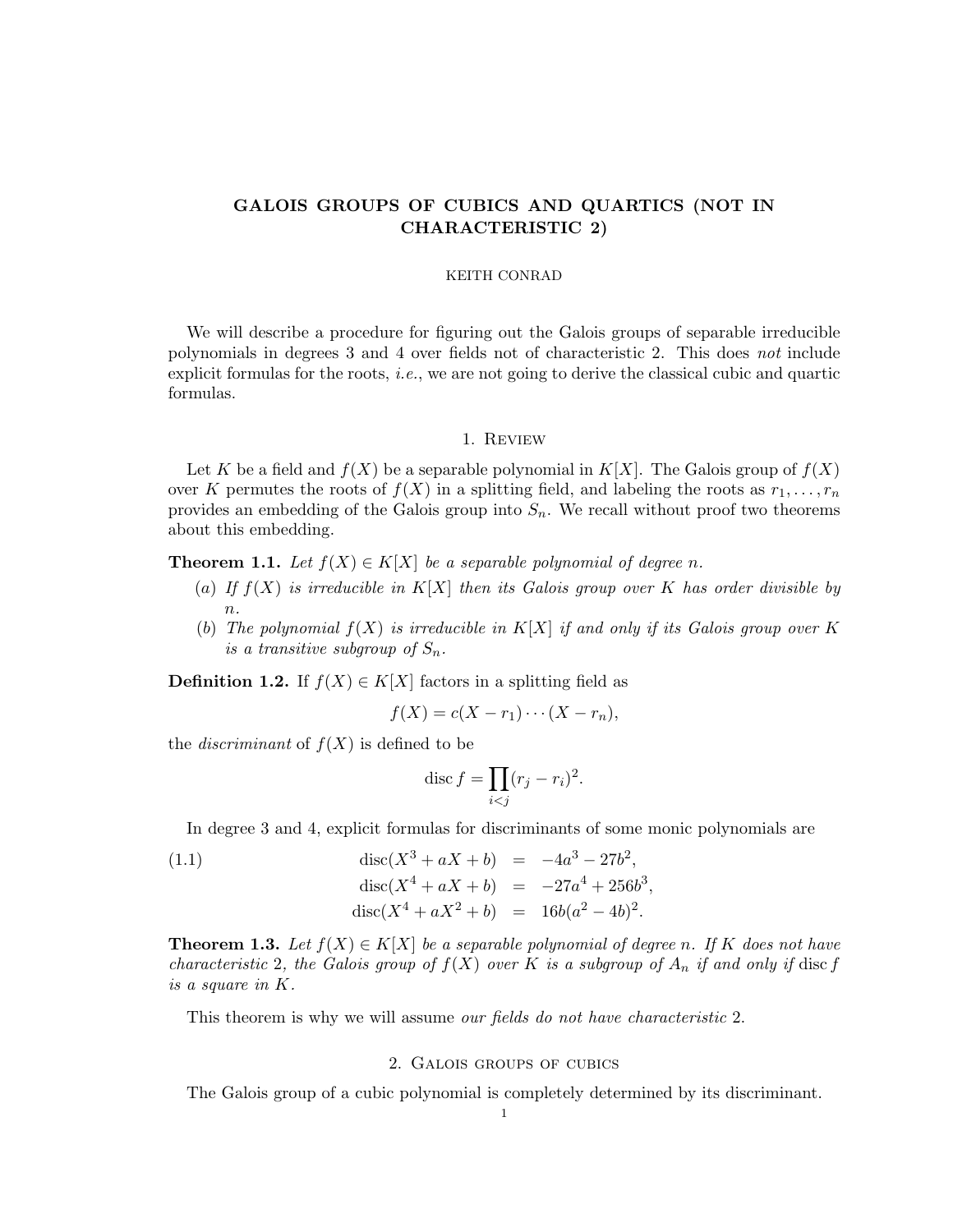<span id="page-1-1"></span>**Theorem 2.1.** Let K not have characteristic 2 and  $f(X)$  be a separable irreducible cubic in K[X]. If disc  $f = \Box$  in K then the Galois group of  $f(X)$  over K is  $A_3$ . If disc  $f \neq \Box$  in K then the Galois group of  $f(X)$  over K is  $S_3$ .

*Proof.* The permutation action of the Galois group of  $f(X)$  on its roots turns the Galois group into a transitive subgroup of  $S_3$  (Theorem [1.1\)](#page-0-0). The only transitive subgroups of  $S_3$  are  $A_3$  and  $S_3$ , and we can decide when the Galois group is in  $A_3$  or not using the discriminant (Theorem [1.3\)](#page-0-1).

<span id="page-1-3"></span>**Example 2.2.** For  $c \in \mathbb{Z}$ , the polynomial  $X^3 - cX - 1$  is irreducible over Q except when c is 0 or 2. (If it is reducible then it must have root  $\pm 1$  by the rational roots theorem, and 1 or −1 is a root only when c is 0 or 2.) In Table [1](#page-1-0) we list the discriminants and Galois groups over Q of  $X^3 - cX - 1$  for  $1 \leq c \leq 6$  with  $c \neq 2$ . The second row, where  $c = 3$ , has a square discriminant and Galois group  $A_3$ . The other Galois groups in the table are  $S_3$ .

<span id="page-1-0"></span>

| f(X)                                | $\operatorname{disc} f$ | Galois group |
|-------------------------------------|-------------------------|--------------|
| $X^3 - X - 1$                       | $^{-23}$                | $S_3$        |
| $X^3 - 3X - 1$                      | 81                      | $A_3$        |
| $X^3 - 4X - 1$                      | 229                     | $S_3$        |
| $X^3 - 5X - 1$                      | 473                     | $S_3$        |
| $X^3 - 6X - 1$                      | 837                     | $S_3$        |
| TABLE 1. Some Galois groups over Q. |                         |              |

It turns out that for  $c \in \mathbf{Z} - \{0, 2\}$ , the Galois group of  $X^3 - cX - 1$  over Q is  $A_3$  only when  $c = 3$ , and that is closely related to Fermat's Last Theorem for exponent 3. Such a connection is not at all obvious! By Theorem [2.1,](#page-1-1) the Galois group of  $X^3 - cX - 1$  over Q is  $A_3$  if and only if its discriminant, which is  $4c^3 - 27$  by  $(1.1)$ , is a square in **Q**. Since  $4c^3 - 27$ is an integer, it is a square in  $\bf{Q}$  if and only if it is a square in  $\bf{Z}$ , so we want to find all integral solutions to  $y^2 = 4x^3 - 27$ : two solutions are  $(x, y) = (3, \pm 9)$ . Working with rational numbers, not just integers, under the nonobvious<sup>[1](#page-1-2)</sup> change of variables  $r = (9 - y)/(6x)$  and  $s = (9+y)/(6x)$  (which has inverse  $x = 3/(r+s)$  and  $y = -9(r-s)/(r+s)$ ), the condition  $y^2 = 4x^3 - 27$  is the same as  $r^3 + s^3 = 1$ , so the equation  $y^2 = 4x^3 - 27$  has a rational solution with  $y \neq \pm 9$  if and only if the equation  $r^3 + s^3 = 1$  has a rational solution with  $r \neq 0$  and  $s \neq 0$ . That  $r^3 + s^3 = 1$  has no solution  $(r, s)$  in nonzero rational numbers is Fermat's Last Theorem for exponent 3.

**Remark 2.3.** If an irreducible cubic in  $\mathbf{Q}[X]$  has Galois group  $A_3$  over  $\mathbf{Q}$ , its roots all generate the same field extension of Q, so all the roots are real since at least one root is real. But if all the roots are real the Galois group over  $Q$  does not have to be  $A_3$ . The polynomial  $X^3 - 4X - 1$  has all real roots but its Galois group over Q is  $S_3$ . Each real root of  $X^3 - 4X - 1$  generates a different cubic field in **R**.

<span id="page-1-4"></span>**Remark 2.4.** The cubics  $X^3 - 2X + 1$  and  $X^3 - 7X - 6$  have respective discriminants 5 and  $400 = 20^2$ , but this does *not* mean by Theorem [2.1](#page-1-1) that their Galois groups over Q are  $S_3$  and  $A_3$ . Both polynomials are reducible (factoring as  $(X - 1)(X^2 + X - 1)$ ) and  $(X + 1)(X + 2)(X - 3)$ . Do not forget to check that a cubic is irreducible before you use

<span id="page-1-2"></span><sup>&</sup>lt;sup>1</sup>The strange change of variables  $(x, y) \mapsto (r, s)$  has a natural explanation using the theory of elliptic curves.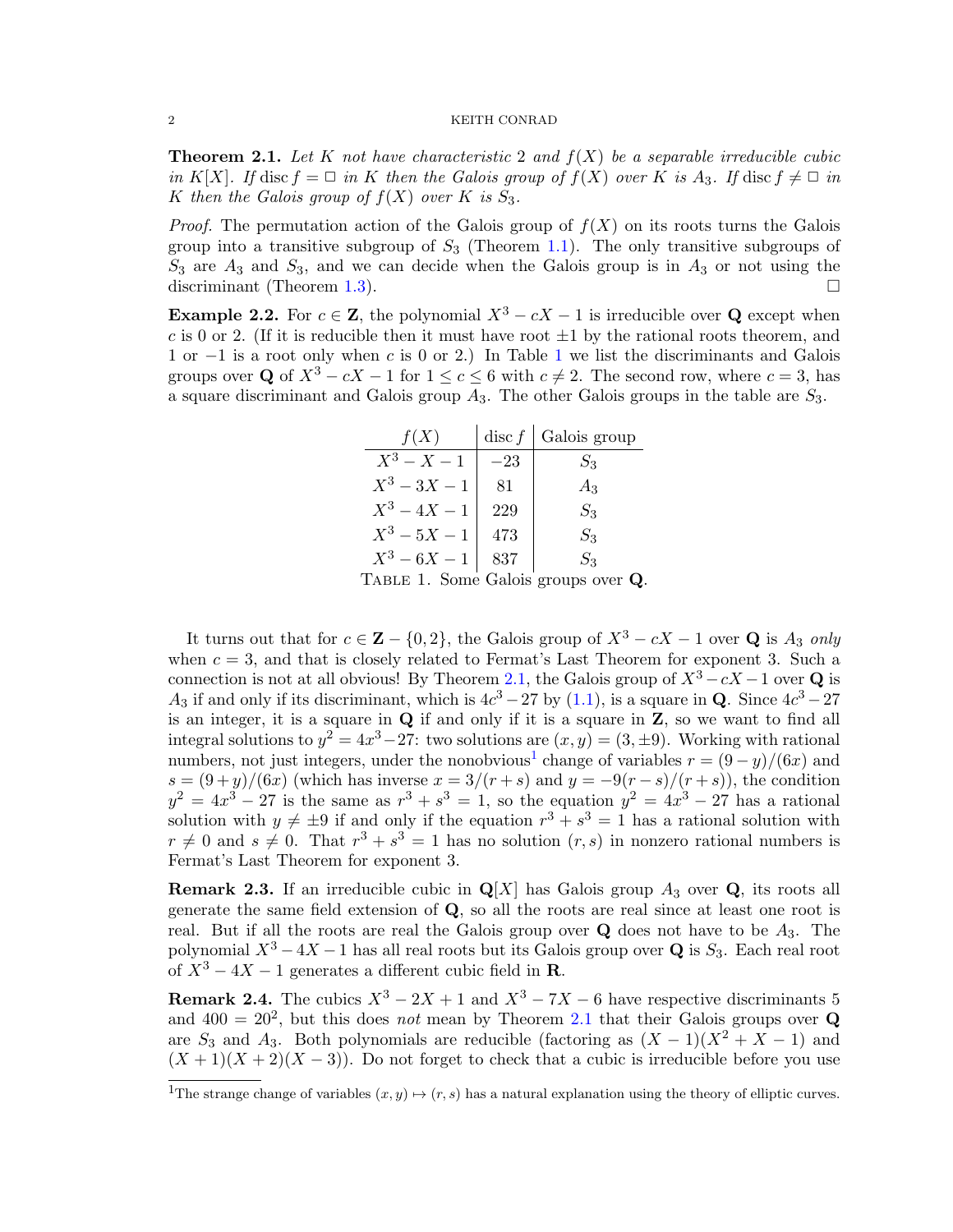Theorem [2.1!](#page-1-1) You also need to check it is separable if you're working in characteristic 3. Outside characteristic 3, irreducible cubics are automatically separable.

**Example 2.5.** In Example [2.2](#page-1-3) we saw that  $X^3 - cX - 1$  for  $c \in \mathbb{Z}$  is irreducible over Q with Galois group  $A_3$  only for  $c = 3$ . This has a generalization: for each  $b \in \mathbb{Z} - \{0\}$ , the cubic  $X^3 + aX + b$  is irreducible over Q with Galois group  $A_3$  for only finitely many  $a \in \mathbb{Z}$  (depending on b). For the cubic to be reducible over **Q** would require it to have a root  $r \in \mathbb{Z}$  with  $r \mid b$  by the rational roots theorem, so there can be only finitely many possible r (depending on b). Since  $r^3 + ar + b = 0 \Rightarrow a = -(r^3 + b)/r$ , a is determined by r. Thus for all but finitely many  $a \in \mathbb{Z}$ ,  $X^3 + aX + b$  is irreducible over **Q**. When it is irreducible, it has Galois group  $A_3$  if and only if the integer  $-4a^3 - 27b^2$  is a perfect square in Q, which is equivalent to it being a square in Z. The equation  $t^2 = -4a^3 - 27b^2$ is equivalent to  $(4t)^2 = (-4a)^3 - 432b^2$ , so  $y^2 = x^3 - 432b^2$  must have an integral solution  $(x, y) = (-4a, 4t)$ . For each  $b \in \mathbb{Z} - \{0\}$ , the equation  $y^2 = x^3 - 432b^2$  has only finitely many integral solutions  $(x, y)$  by Siegel's theorem about integral points on elliptic curves over **Q**. Therefore  $x^3 + ax + b$  is irreducible over **Q** with Galois group  $A_3$  for only finitely many integers a.

**Example 2.6.** Let F be a field and u be transcendental over F. In  $F(u)[X]$ , the polynomial  $X^3 + uX + u$  is irreducible by Eisenstein's criterion at u. The discriminant is  $-4u^3 - 27u^2 =$  $-u^2(4u+27)$ . If F does not have characteristic 2 or 3, this has a simple linear factor  $4u+27$ , so the discriminant is not a square in  $F(u)$ . If F has characteristic 3, the discriminant is  $-4u^3 = -u^3$ , which is not a square in  $F(u)$ . Therefore when F does not have characteristic 2, the Galois group of  $X^3 + uX + u$  over  $F(u)$  is isomorphic to  $S_3$ .

We can't say anything here about the Galois group of  $X^3 + uX + u$  over  $F(u)$  when F has characteristic 2. Its discriminant is  $-4u^3 - 27u^2 = u^2$ , a perfect square, but this does not mean the Galois group of  $X^3 + uX + u$  over  $F(u)$  is  $A_3$ . Theorem [2.1,](#page-1-1) and Theorem [1.3](#page-0-1) which it depended upon, require the base field  $K$  not have characteristic 2. In characteristic 2 we can't tell if the Galois group is in  $A_n$  or not by checking if the discriminant is a square.

If you write down a random cubic over Q, it is probably irreducible and has Galois group  $S_3$ . Therefore it's nice to have a record of a few irreducible cubics over Q whose Galois group is  $A_3$ . See Table [2,](#page-2-0) where each discriminant is a perfect square. (The polynomials in the table are all irreducible over  $\bf{Q}$  since  $\pm 1$  are not roots or because they are all irreducible mod 2.) We list in the table all three roots of each cubic in terms of one root we call  $r$ . That list of roots is essentially telling us what the three elements of  $Gal(Q(r)/Q)$  are, as each automorphism is determined by its effect on  $r$ .

<span id="page-2-0"></span>

| f(X)                  | $\operatorname{disc} f$         | Roots                                                   |
|-----------------------|---------------------------------|---------------------------------------------------------|
| $X^3 - 3X - 1$        | $\vert$ $\vert$ $\vert$ $\vert$ | $r, r^2-r-2, -r^2+2$                                    |
| $X^3 - X^2 - 2X + 1$  | $7^2$                           | $r, r^2-r-1, -r^2+2$                                    |
| $X^3 + X^2 - 4X + 1$  | $13^2$                          | $r, r^2+r-3, -r^2-2r+2$                                 |
| $X^3 + 2X^2 - 5X + 1$ | $19^2$                          | $r, r^2+2r-4, -r^2-3r+2$                                |
|                       |                                 | TABLE 2. Some cubics with Galois group $A_3$ over $Q$ . |

Here is an infinite family of  $A_3$ -cubics over **Q**.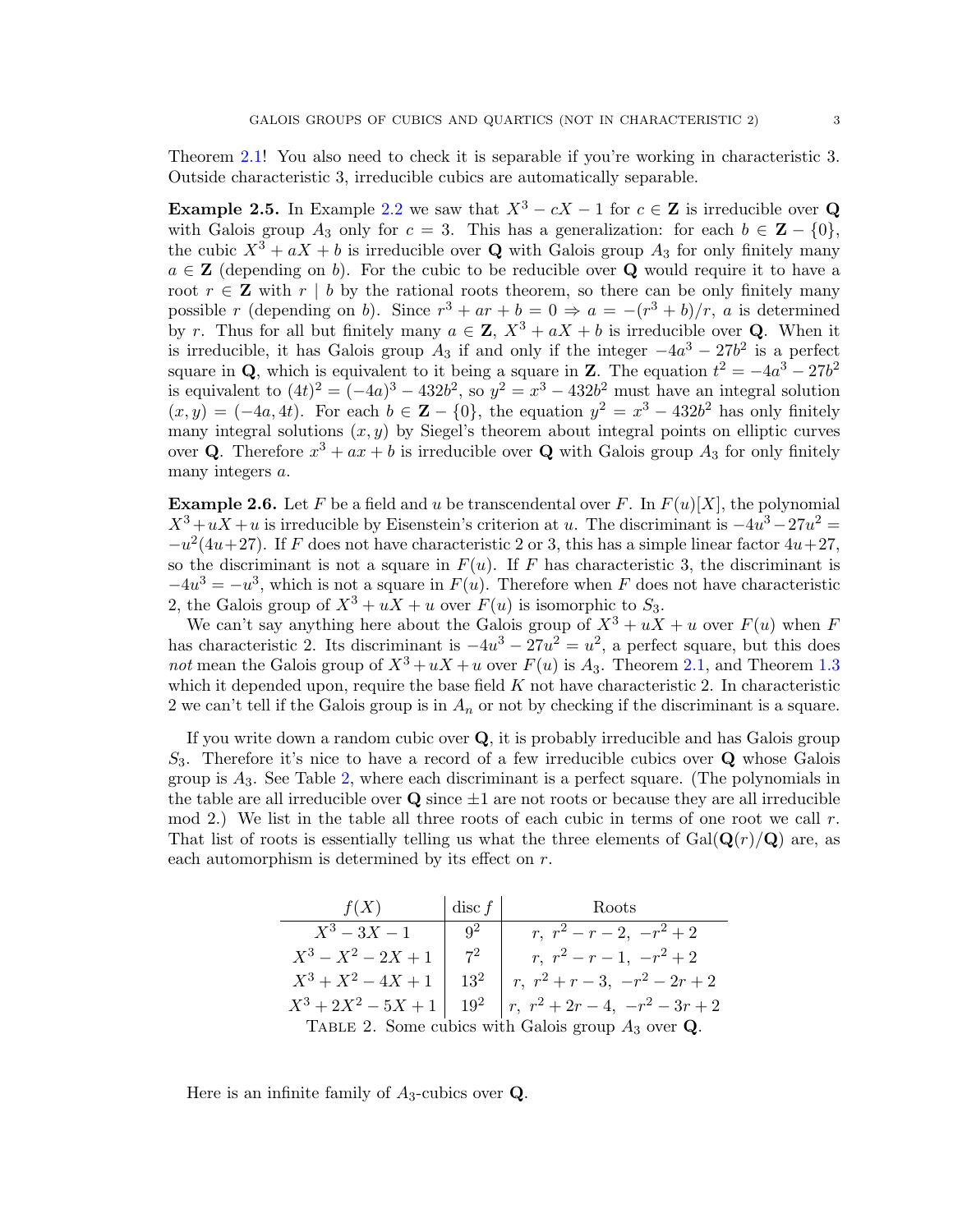**Corollary 2.7.** For any integer k, set  $a = k^2 + k + 7$ . The polynomial  $X^3 - aX + a$  is irreducible over  $Q$  and has Galois group  $A_3$ .

*Proof.* For any odd number a,  $X^3 - aX + a \equiv X^3 + X + 1$  mod 2, which is irreducible mod 2, so  $X^3 - aX + a$  is irreducible over Q. Its discriminant is  $-4(-a)^3 - 27a^2 = a^2(4a - 27)$ . To have Galois group  $A_3$  we need  $4a - 27$  to be a square. Writing  $4a - 27 = c^2$ , we get  $a = \frac{1}{4}$  $\frac{1}{4}(c^2+27)$ . To make this integral we need c odd, and writing  $c=2k+1$  gives us  $a=\frac{1}{4}$  $\frac{1}{4}(4k^2+4k+28) = k^2 + k + 7$ . For any integer k,  $k^2 + k + 7$  is odd so if we define this expression to be a then  $X^3 - aX + a$  has Galois group  $A_3$  over **Q**.

Without using Galois groups, we can describe the splitting field of any separable cubic (not necessarily irreducible) in terms of one root and the discriminant.

<span id="page-3-1"></span>**Theorem 2.8.** Let K not have characteristic 2 and  $f(X) \in K[X]$  be a separable cubic with **Theorem 2.8.** Let  $\Lambda$  not have characteristic 2 and  $f(X) \in \Lambda[X]$  be a separable cubic with discriminant  $\Delta$ . If r is one root of  $f(X)$  then a splitting field of  $f(X)$  over  $K$  is  $K(r, \sqrt{\Delta})$ . In particular, if  $f(X)$  is a reducible cubic then its splitting field over K is  $K(\sqrt{\Delta})$ .

*Proof.* Without loss of generality,  $f(X)$  is monic. Let the roots of  $f(X)$  be r, r', and r''. Write  $f(X) = (X - r)g(X)$ , so r' and r'' are the roots of  $g(X)$ . In particular,  $g(r) \neq 0$ . By the quadratic formula for  $g(X)$  over  $K(r)$ ,  $K(r, r', r'') = K(r)(r', r'') =$  $g(r) \neq 0$ . By the quadratic formula for  $g(\lambda)$  over  $K(r)$ ,  $K(r,r, r') = K(r)(r, r') = K(r)(\sqrt{\text{disc } g})$ . Since  $f(\lambda)$  is monic, so is  $g(\lambda)$  and a calculation shows disc  $f = g(r)^2$  disc g,  $K(r)(\sqrt{\text{disc }g})$ . Since  $f(\lambda)$  is monic, so is  $g(\lambda)$ <br>so  $K(r, \sqrt{\text{disc }g}) = K(r, \sqrt{\text{disc }f}) = K(r, \sqrt{\Delta})$ .

 $K(r, \sqrt{\text{disc }g}) = K(r, \sqrt{\text{disc }f}) = K(r, \sqrt{\Delta}).$ <br>If  $f(X)$  is reducible, we can take for r above a root of  $f(X)$  in K. Then  $K(r, \sqrt{\Delta}) =$  $K(\sqrt{\Delta})$ .  $\overline{\Delta}$ ).

It is crucial here that  $K$  does not have characteristic 2. The proof used the quadratic formula, which doesn't work in characteristic 2. Could the theorem be proved by a different argument in characteristic 2? No: the theorem as written is wrong in characteristic 2. A counterexample is  $K = F(u)$  for F of characteristic 2, u transcendental over F, and A counterexample is  $K = F(u)$  for *F* or characteristic 2, *u* transcendental over *F*, and  $f(X) = X^3 + uX + u$ . This is irreducible in  $K[X]$  with discriminant  $u^2$ , so  $K(r, \sqrt{\Delta}) = K(r)$ .  $J(X) = X^* + uX + u$ . This is irreduction in  $K[X]$  with discriminant  $u^*,$  so  $K(Y, \sqrt{\Delta}) = K(Y)$ .<br>It can be shown that the degree of the splitting field of  $f(X)$  over K is 6, not 3, so  $K(Y, \sqrt{\Delta})$ is not the splitting field of  $f(X)$  over K.

#### 3. Galois groups of quartics

To compute Galois groups of separable irreducible quartics, we first list the transitive subgroups of  $S_4$ . These are the candidates for the Galois groups, by Theorem [1.1.](#page-0-0)

<span id="page-3-0"></span>

| <b>Type</b>  | $S_4$ | Aл |    | $D_4$ Z/4Z |  |
|--------------|-------|----|----|------------|--|
| (1, 1, 1, 1) |       |    |    |            |  |
| (1, 1, 2)    | 6     |    | '2 |            |  |
| (2, 2)       | 3     | 3  | 3  | 1          |  |
| (1, 3)       |       |    |    |            |  |
|              | 6     |    |    |            |  |
| Sum          | 24    | 12 |    |            |  |
| TABLE 3.     |       |    |    |            |  |

The heading of Table [3](#page-3-0) includes all the transitive subgroups of  $S_4$ , up to isomorphism, and the entries of the table are the number of permutations of each cycle type in such a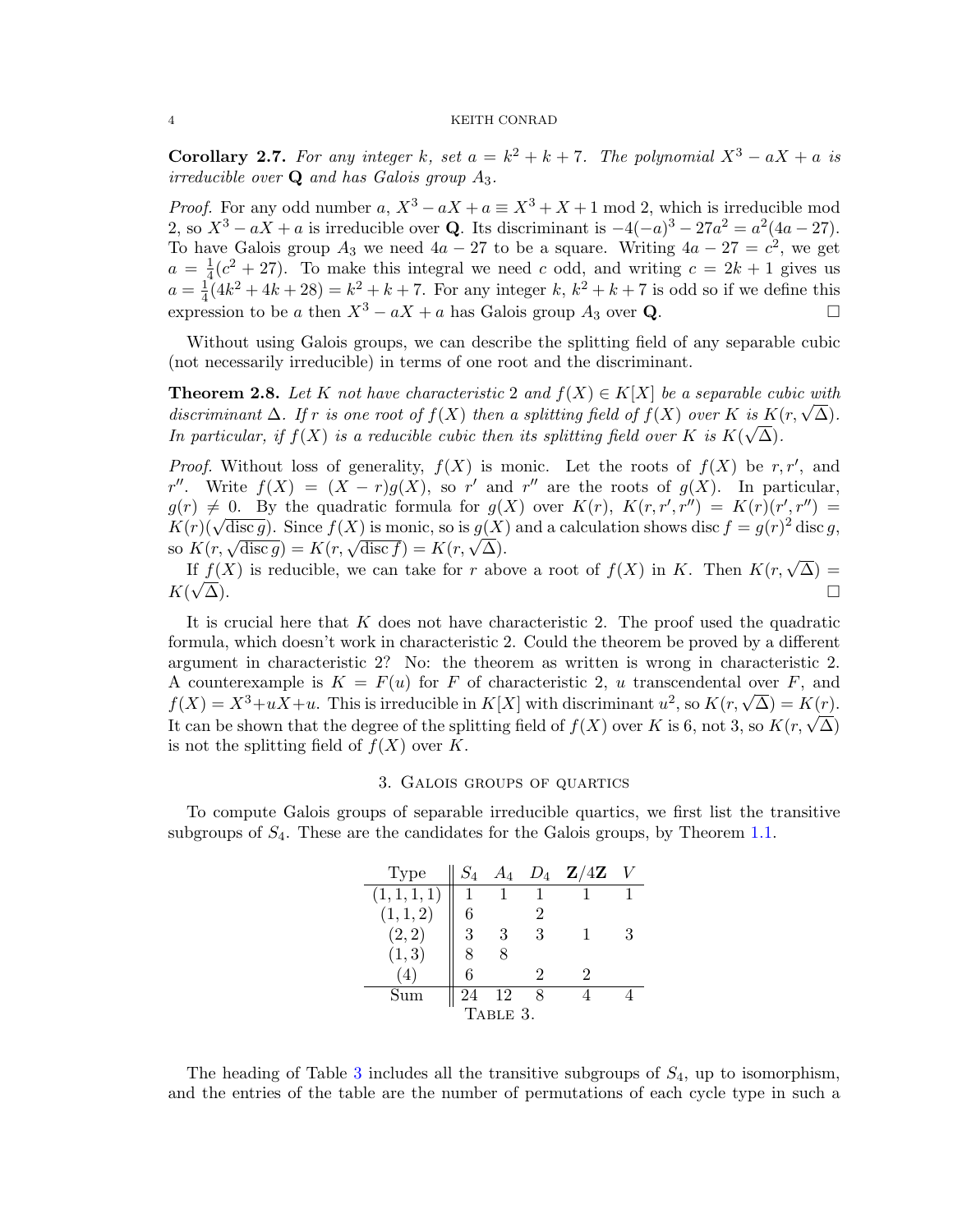subgroup. (We write V for Klein's four-group  $\mathbf{Z}/2\mathbf{Z} \times \mathbf{Z}/2\mathbf{Z}$ .) Inside  $S_4$  there are three transitive subgroups isomorphic to  $D_4$ :

<span id="page-4-3"></span>
$$
(3.1) \qquad \qquad \langle (1234), (13) \rangle, \ \langle (1324), (12) \rangle, \ \langle (1243), (14) \rangle.
$$

These are the only subgroups of  $S_4$  with order 8 and they are conjugate to each other. There are three transitive subgroups of  $S_4$  isomorphic to  $\mathbf{Z}/4\mathbf{Z}$ :

$$
\langle (1234) \rangle, \quad \langle (1234) \rangle, \quad \langle (1243) \rangle, \quad \langle (1324) \rangle.
$$

These are the the only cyclic subgroups of order 4 in  $S_4$  and they are conjugate to each other. The unique transitive subgroup of  $S_4$  isomorphic to V is

<span id="page-4-0"></span>
$$
{(3.3)} \qquad \qquad {\{1), (12)(34), (13)(24), (14)(23)\}}.
$$

There are other subgroups of  $S_4$  that are isomorphic to V, such as  $\{(1), (12), (34), (12)(34)\},\$ but they are not transitive so they can't occur as the Galois groups we are looking for. We will henceforth write  $V$  for the group  $(3.3)$ .

We will often treat  $D_4$  and  $\mathbf{Z}/4\mathbf{Z}$  as if they are subgroups of  $S_4$  rather than just subgroups known up to conjugation. Since a Galois group as a subgroup of  $S_n$  is only determined up to conjugation anyway, this isn't a bad convention provided we are careful when we refer to specific elements of  $S_4$  lying in the Galois group.

A few observations from Table [3:](#page-3-0)

- (1) The only transitive subgroups of  $S_4$  which are inside  $A_4$  are  $A_4$  and V. (In fact V is the only subgroup of  $A_4$  with order 4, transitive or not.)
- (2) The only transitive subgroups of  $S_4$  with size divisible by 3 are  $S_4$  and  $A_4$ .
- (3) The only transitive subgroups of  $S_4$  containing a transposition (cycle type  $(1,1,2)$ ) are  $S_4$  and  $D_4$ .

Let  $f(X) = X^4 + aX^3 + bX^2 + cX + d$  $f(X) = X^4 + aX^3 + bX^2 + cX + d$  $f(X) = X^4 + aX^3 + bX^2 + cX + d$  be monic irreducible<sup>2</sup> in  $K[X]$ , so disc  $f \neq 0$ . Write the roots of  $f(X)$  as  $r_1, r_2, r_3, r_4$ , so

(3.4) 
$$
X^4 + aX^3 + bX^2 + cX + d = (X - r_1)(X - r_2)(X - r_3)(X - r_4).
$$

The Galois group of a separable irreducible cubic polynomial in  $K[X]$  is determined by whether or not its discriminant  $\Delta$  is a square in K, which can be thought of in terms of the associated quadratic polynomial  $X^2 - \Delta$  having a root in K. We will see that the Galois group of a quartic polynomial depends on the behavior of an associated cubic polynomial.

We want to create a cubic polynomial with roots in the splitting field of  $f(X)$  over K by finding an expression in the roots of  $f(X)$  which only has 3 possible images under the Galois group. Since the Galois group is in  $S_4$ , we look for an polynomial in 4 variables which, under all 24 permutations of the variables, has 3 values. One such expression is

$$
x_1x_2+x_3x_4.
$$

Under  $S_4$ , acting on  $F(x_1, x_2, x_3, x_4)$ ,  $x_1x_2 + x_3x_4$  can be moved to

<span id="page-4-2"></span> $x_1x_2 + x_3x_4$ ,  $x_1x_3 + x_2x_4$ , and  $x_1x_4 + x_2x_3$ .

When we specialize  $x_i \mapsto r_i$ , these become

(3.5) 
$$
r_1r_2 + r_3r_4, r_1r_3 + r_2r_4, \text{ and } r_1r_4 + r_2r_3.
$$

<span id="page-4-1"></span><sup>&</sup>lt;sup>2</sup>Irreducibility of a quartic implies separability outside of characteristic 2, so we don't have to assume separability explicitly since our running hypothesis is that  $K$  does not have characteristic 2.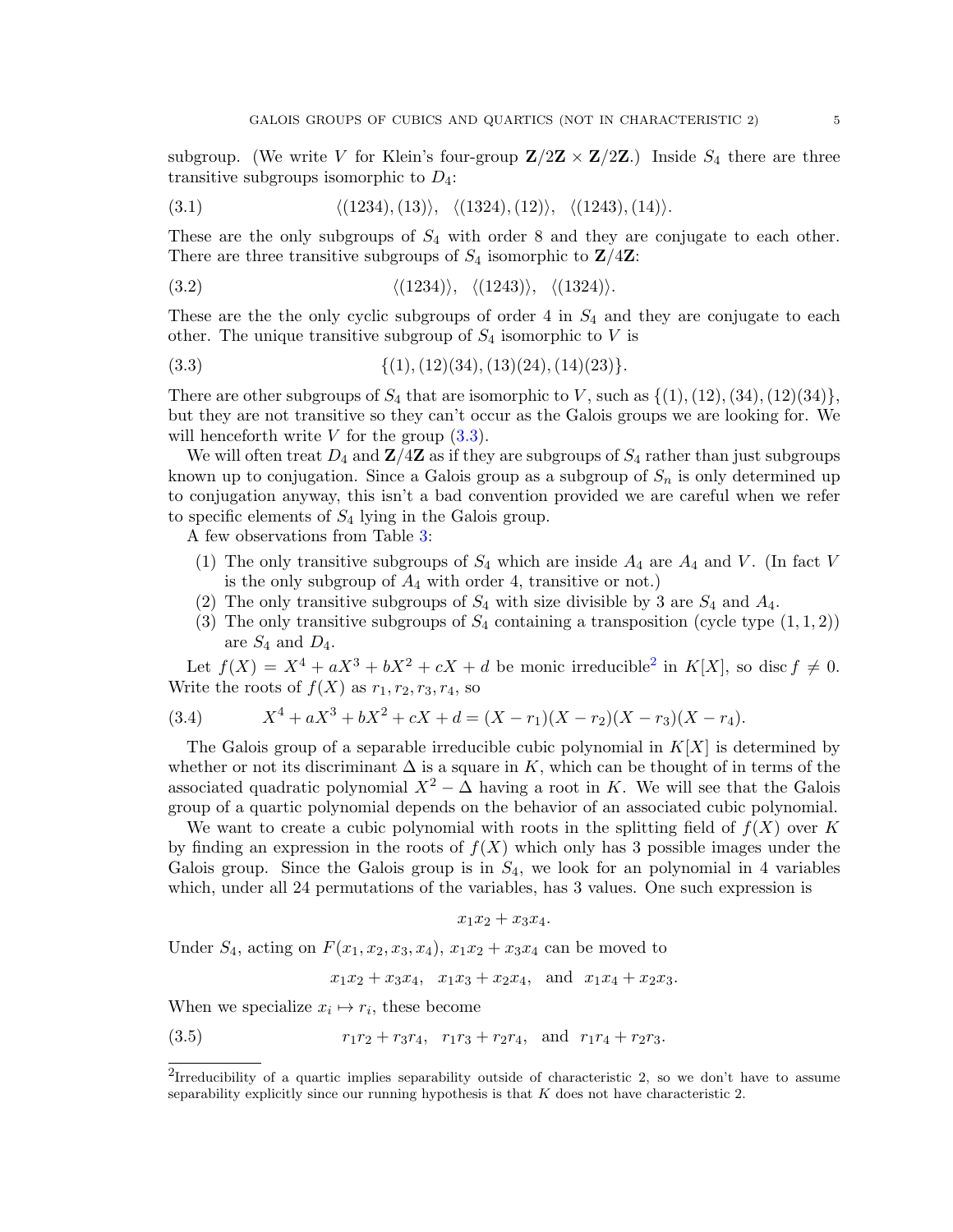It might not be the case that these are all K-conjugates, since not all 24 permutations of the  $r_i$ 's have to be in the Galois group. But the K-conjugate of a number in  $(3.5)$  is also in [\(3.5\)](#page-4-2), so we are inspired to look at the cubic

$$
(X - (r_1r_2 + r_3r_4))(X - (r_1r_3 + r_2r_4))(X - (r_1r_4 + r_2r_3)).
$$

Its coefficients are symmetric polynomials in the  $r_i$ 's because the three factors are permuted amongst themselves by any element of the Galois group (a subgroup of  $S_4$ ). So the coefficients must be in K by Galois theory. What are the coefficients of this cubic, in terms of the coefficients of  $f(X)$ ?

<span id="page-5-0"></span>Write

$$
(3.6)\ \ (X - (r_1r_2 + r_3r_4))(X - (r_1r_3 + r_2r_4))(X - (r_1r_4 + r_2r_3)) = X^3 + AX^2 + BX + C.
$$

We seek expressions for  $A, B$ , and  $C$  as polynomials in the elementary symmetric functions of the  $r_i$ 's, which are  $a, b, c$ , and  $d$  up to sign. The value of  $A$  is easy:

$$
A = -(r_1r_2 + r_3r_4 + r_1r_3 + r_2r_4 + r_1r_4 + r_2r_3) = -b.
$$

The others require more effort. Multiplying out [\(3.6\)](#page-5-0),

$$
B = r_1^2 r_2 r_3 + r_1 r_2^2 r_4 + r_1 r_3^2 r_4 + r_2 r_3 r_4^2 + r_1^2 r_2 r_4 + r_1 r_2^2 r_3 + r_1 r_3 r_4^2 + r_2 r_3^2 r_4 + r_1^2 r_3 r_4 +
$$
  

$$
r_1 r_2 r_3^2 + r_1 r_2 r_4^2 + r_2^2 r_3 r_4
$$

and

$$
C = -(r_1r_2 + r_3r_4)(r_1r_3 + r_2r_4)(r_1r_4 + r_2r_3).
$$

Using the algorithm in the proof of the symmetric function theorem,

$$
B = s_1 s_3 - 4s_4 = ac - 4d
$$

and

$$
C = -(s_1^2s_4 + s_3^2 - 4s_2s_4) = -(a^2d + c^2 - 4bd).
$$

Thus

<span id="page-5-2"></span>(3.7) 
$$
X^3 + AX^2 + BX + C = X^3 - bX^2 + (ac - 4d)X - (a^2d + c^2 - 4bd).
$$

**Definition 3.1.** When  $f(X)$  is a quartic with roots  $r_1, r_2, r_3, r_4$ , its *cubic resolvent*  $R_3(X)$ is the cubic polynomial [\(3.6\)](#page-5-0).

When  $f(X)$  is monic, we just checked that

<span id="page-5-1"></span>
$$
R_3(X) = X^3 - bX^2 + (ac - 4d)X - (a^2d + c^2 - 4bd).
$$

This may or may not be irreducible over K.

It is useful to record a special case of the cubic resolvent. Letting  $a = b = 0$ ,

(3.8) 
$$
f(X) = X^4 + cX + d \Longrightarrow R_3(X) = X^3 - 4dX - c^2.
$$

<span id="page-5-3"></span>**Example 3.2.** We compute the Galois group of  $X^4 - X - 1$  over **Q**. This polynomial is irreducible over Q since it is irreducible mod 2. By [\(3.8\)](#page-5-1), the cubic resolvent of  $X^4 - X - 1$ is  $X^3 + 4X - 1$ , which is irreducible over Q ( $\pm 1$  are not roots). That shows the splitting field of  $X^4 - X - 1$  contains a cubic subfield (namely  $\mathbf{Q}(r_1r_2 + r_3r_4)$ ), so the Galois group of  $X^4 - X - 1$  over Q has order divisible by 3. The splitting field also contains  $\mathbf{Q}(r_1)$ , so the Galois group is also divisible by 4. Therefore the Galois group is either  $A_4$  or  $S_4$ . The discriminant of  $X^4 - X - 1$  is  $-283$ , which is not a rational square, so the Galois group must be  $S_4$ .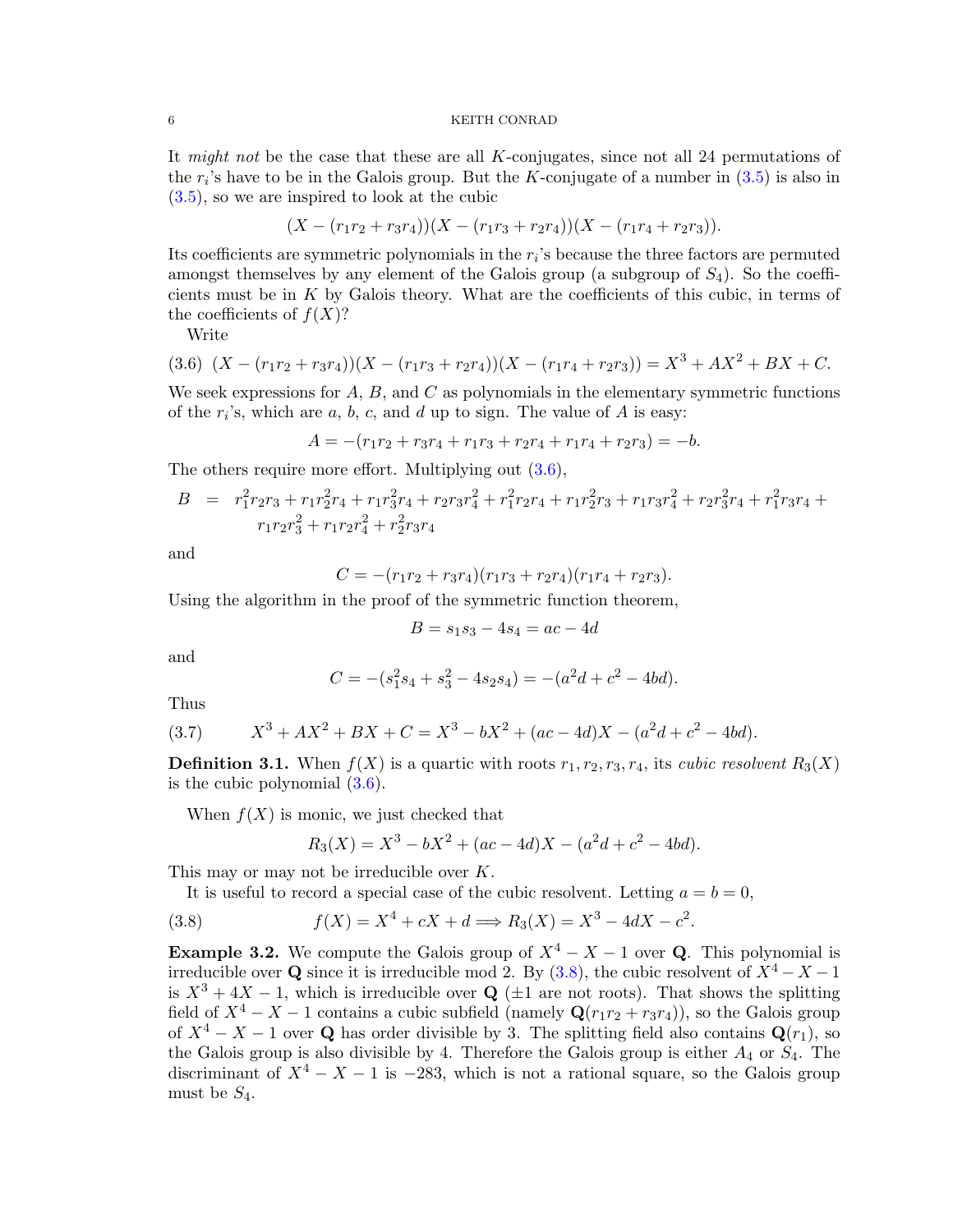<span id="page-6-1"></span>**Example 3.3.** Let's determine the Galois group of  $X^4 + 8X + 12$  over **Q**. First we show the polynomial is irreducible. If it is reducible then it has a linear factor or is a product of two quadratic irreducibles. There is no rational root (a rational root would be an integer factor of 12, and they are not roots), so there is no linear factor. To rule out two quadratic irreducible factors over Q, consider the mod 5 irreducible factorization

$$
X^4 + 8X + 12 \equiv (X - 4)(X^3 + 4X^2 + X + 2) \mod 5.
$$

If  $X^4 + 8X + 12$  were a product of two quadratics over Q, it would be a product of two (monic) quadratics over Z, and compatibility with the mod 5 factorization above would force there to be at least two roots mod 5, which there are not.

By [\(3.8\)](#page-5-1), the cubic resolvent of  $X^4 + 8X + 12$  is  $X^3 - 48X - 64$ , which is irreducible mod 5 and thus is irreducible over **Q**, so the Galois group of  $X^4 + 8X + 12$  over **Q** has size divisible by 3 (and 4), so the Galois group is either  $A_4$  or  $S_4$ . The discriminant of  $X^4 + 8X + 12$  is  $331776 = 576^2$ , a perfect square, so the Galois group is  $A_4$ .

**Theorem 3.4.** The quartic  $f(X)$  and its cubic resolvent  $R_3(X)$  have the same discriminant. In particular,  $R_3(X)$  is separable since  $f(X)$  is separable.

*Proof.* A typical difference of two roots of  $R_3(X)$  is

$$
(r_1r_2+r_3r_4)-(r_1r_3+r_2r_4)=(r_1-r_4)(r_2-r_3).
$$

Forming the other two differences, multiplying, and squaring, we obtain disc  $R_3 = \text{disc } f$ .  $\Box$ 

**Remark 3.5.** There is a second polynomial that can be found in the literature under the name of cubic resolvent for  $f(X)$ . It's the cubic whose roots are  $(r_1 + r_2)(r_3 + r_4)$ ,  $(r_1 + r_3)(r_2 + r_4)$ , and  $(r_1 + r_4)(r_2 + r_3)$ . This amounts to exchanging additions and multiplications in the formation of the resolvent's roots. An explicit formula for the cubic with these roots, in terms of the coefficients of  $f(X)$ , is

$$
X^3 - 2bX^2 + (b^2 + ac - 4d)X + (a^2d + c^2 - abc),
$$

which is like the formula for  $R_3(X)$  in [\(3.7\)](#page-5-2), but the X-coefficient of  $R_3(X)$  is simpler. This alternate resolvent, like  $R_3(X)$ , has the same discriminant as  $f(X)$ . We will not use it.

Let  $G_f$  be the Galois group of  $f(X)$  over K.

<span id="page-6-2"></span>**Theorem 3.6.** With notation as above,  $G_f$  can be described in terms of whether or not disc f is a square in K and whether or not  $R_3(X)$  factors in  $K[X]$ , according to Table [4](#page-6-0).

<span id="page-6-0"></span>

| disc $f$ in $K$ | $R_3(X)$ in $K[X]$ |                                   |
|-----------------|--------------------|-----------------------------------|
|                 | irreducible        |                                   |
| $= \Box$        | irreducible        | $A_{\it 4}$                       |
|                 | reducible          | $D_4$ or $\mathbf{Z}/4\mathbf{Z}$ |
| $= \Box$        | reducible          |                                   |
|                 | TABLE 4.           |                                   |

Proof. We check each row of the table in order.

disc f is not a square and  $R_3(X)$  is irreducible over K: Since disc  $f \neq \Box$ ,  $G_f \not\subset A_4$ . Since  $R_3(X)$  is irreducible over K and its roots are in the splitting field of  $f(X)$  over K, adjoining a root of  $R_3(X)$  to K gives us a cubic extension of K inside the splitting field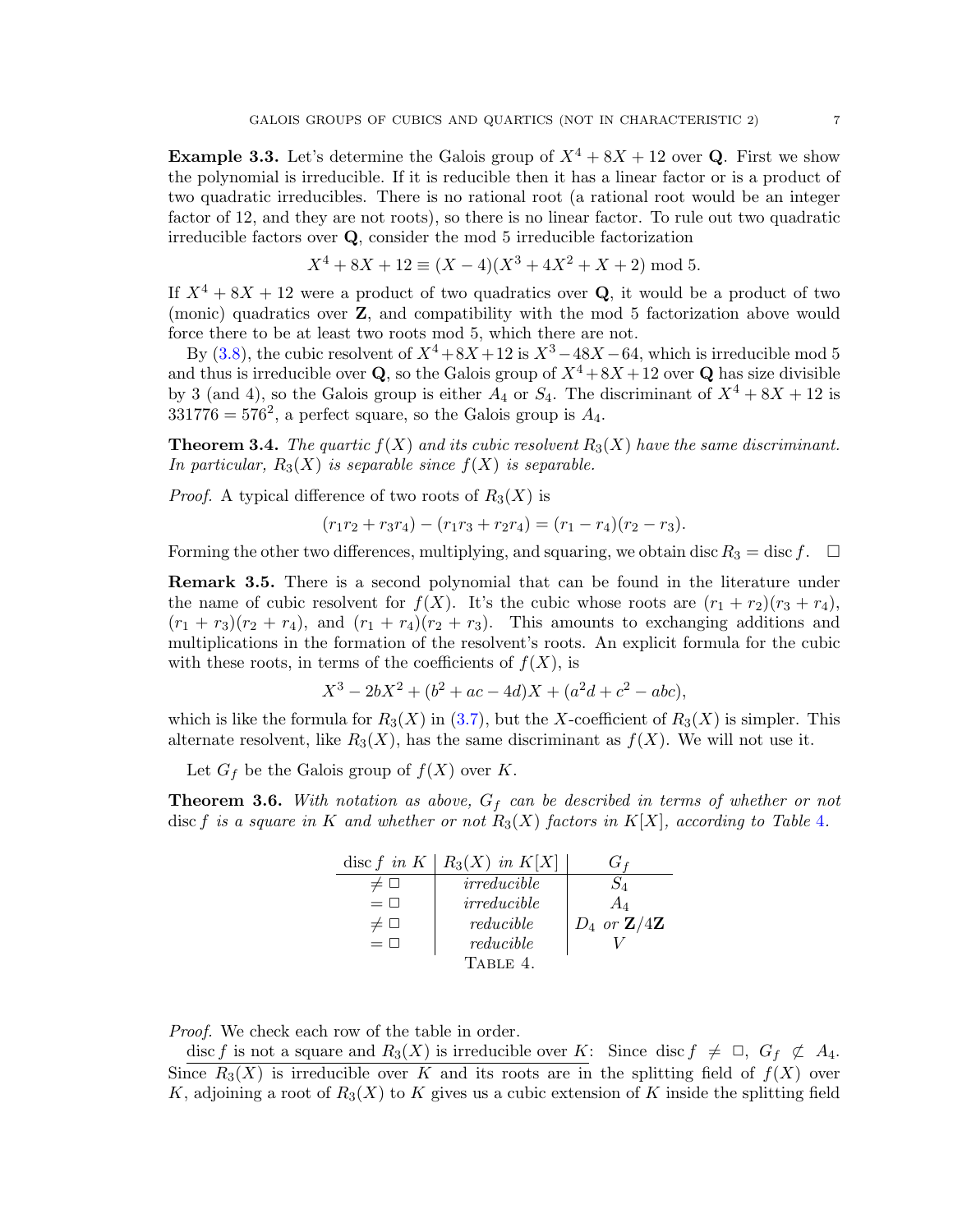of  $f(X)$ , so  $\#G_f$  is divisible by 3. It's also divisible by 4, so  $G_f = S_4$  or  $A_4$ , which implies  $G_f = S_4$ . This is like Example [3.2.](#page-5-3)

disc f is a square and  $R_3(X)$  is irreducible over K: We have  $G_f \subset A_4$  and  $\#G_f$  is divisible by 3 and 4, so  $G_f = A_4$ . This is like Example [3.3.](#page-6-1)

disc f is not a square and  $R_3(X)$  is reducible over K: Since disc  $f \neq \Box$ ,  $G_f$  is not in  $A_4$ , so  $G_f$  is  $S_4$ ,  $D_4$ , or  $\mathbb{Z}/4\mathbb{Z}$ . We will show  $G_f \neq S_4$ .

What distinguishes  $S_4$  from the other two choices for  $G_f$  is that  $S_4$  contains 3-cycles. If  $G_f = S_4$  then (123)  $\in G_f$ . Applying this hypothetical automorphism in the Galois group to the roots of  $R_3(X)$  carries them through a single orbit:

$$
r_1r_2 + r_3r_4 \mapsto r_2r_3 + r_1r_4 \mapsto r_3r_1 + r_2r_4 \mapsto r_1r_2 + r_3r_4.
$$

These numbers are distinct since  $R_3(X)$  is separable. At least one root of  $R_3(X)$  lies in K, so the  $G_f$ -orbit of that root is just itself, not three numbers. We have a contradiction.

disc f is a square and  $R_3(X)$  is reducible over K: The group  $G_f$  lies in  $A_4$ , so  $G_f = V$ or  $G_f = A_4$ . We want to eliminate the second choice. As in the previous case, we can distinguish V from  $A_4$  using 3-cycles. There are 3-cycles in  $A_4$  but not in V. If there were a 3-cycle on the roots of  $f(X)$  in  $G_f$  then applying it to a root of  $R_3(X)$  shows all the roots of  $R_3(X)$  are in a single  $G_f$ -orbit, which is a contradiction since  $R_3(X)$  is (separable and) reducible over K. Thus  $G_f$  contains no 3-cycles.

Table [5](#page-7-0) gives some examples of Galois group computations over Q using Theorem [3.6.](#page-6-2) The discriminant of  $f(X)$  is written as a squarefree number times a perfect square and  $R_3(X)$  (computed from  $(3.8)$ ) is factored into irreducibles over **Q**.

<span id="page-7-0"></span>

| f(X)             | $\operatorname{disc} f$ | $R_3(X)$            | $G_f$                             |
|------------------|-------------------------|---------------------|-----------------------------------|
| $X^4 - X - 1$    | $-283$                  | $X^3 + 4X - 1$      | $S_4$                             |
| $X^4 + 2X + 2$   | $101 \cdot 4^2$         | $X^3 - 8X - 4$      | $S_4$                             |
| $X^4 + 8X + 12$  | $576^2$                 | $X^3 - 48X - 64$    | $A_4$                             |
| $X^4 + 3X + 3$   | $21 \cdot 15^2$         | $(X+3)(X^2-3X-3)$   | $D_4$ or $\mathbf{Z}/4\mathbf{Z}$ |
| $X^4 + 5X + 5$   | $5\cdot 55^2$           | $(X-5)(X^2+5X+5)$   | $D_4$ or $\mathbf{Z}/4\mathbf{Z}$ |
| $X^4 + 36X + 63$ | $4320^2$                | $(X-18)(X+6)(X+12)$ |                                   |
|                  |                         | TABLE 5.            |                                   |

**Example 3.7.** Let F be a field and u be transcendental over F. In  $F(u)[X]$ , the polynomial  $X^4 + uX + u$  is irreducible. Its discriminant is  $-27u^4 + 256u^3 = u^3(256 - 27u)$ . When F doesn't have characteristic 2 or 3, the discriminant has a simple factor  $256 - 27u$ , so it is not a square. When F has characteristic 3, the discirminant is  $256u^3 = u^3$ , which is not a square. Therefore the discriminant is not a square when  $F$  doesn't have characteristic 2.

The cubic resolvent of  $X^4 + uX + u$  is  $X^3 - 4uX - u^2$ , which is irreducible in  $F(u)[X]$ since it is a cubic without roots in  $F(u)$  (for degree reasons). Theorem [3.6](#page-6-2) tells us the Galois group of  $X^4 + uX + u$  over  $F(u)$  is  $S_4$ .

By Theorem [3.6,](#page-6-2)  $R_3(X)$  is reducible over K only when  $G_f$  is  $D_4$ ,  $\mathbb{Z}/4\mathbb{Z}$ , or V. In the examples in Table [5](#page-7-0) of such Galois groups,  $R_3(X)$  has one root in Q when  $G_f$  is  $D_4$  or  $\mathbf{Z}/4\mathbf{Z}$  and all three roots are in **Q** when  $G_f$  is V. This is a general phenomenon.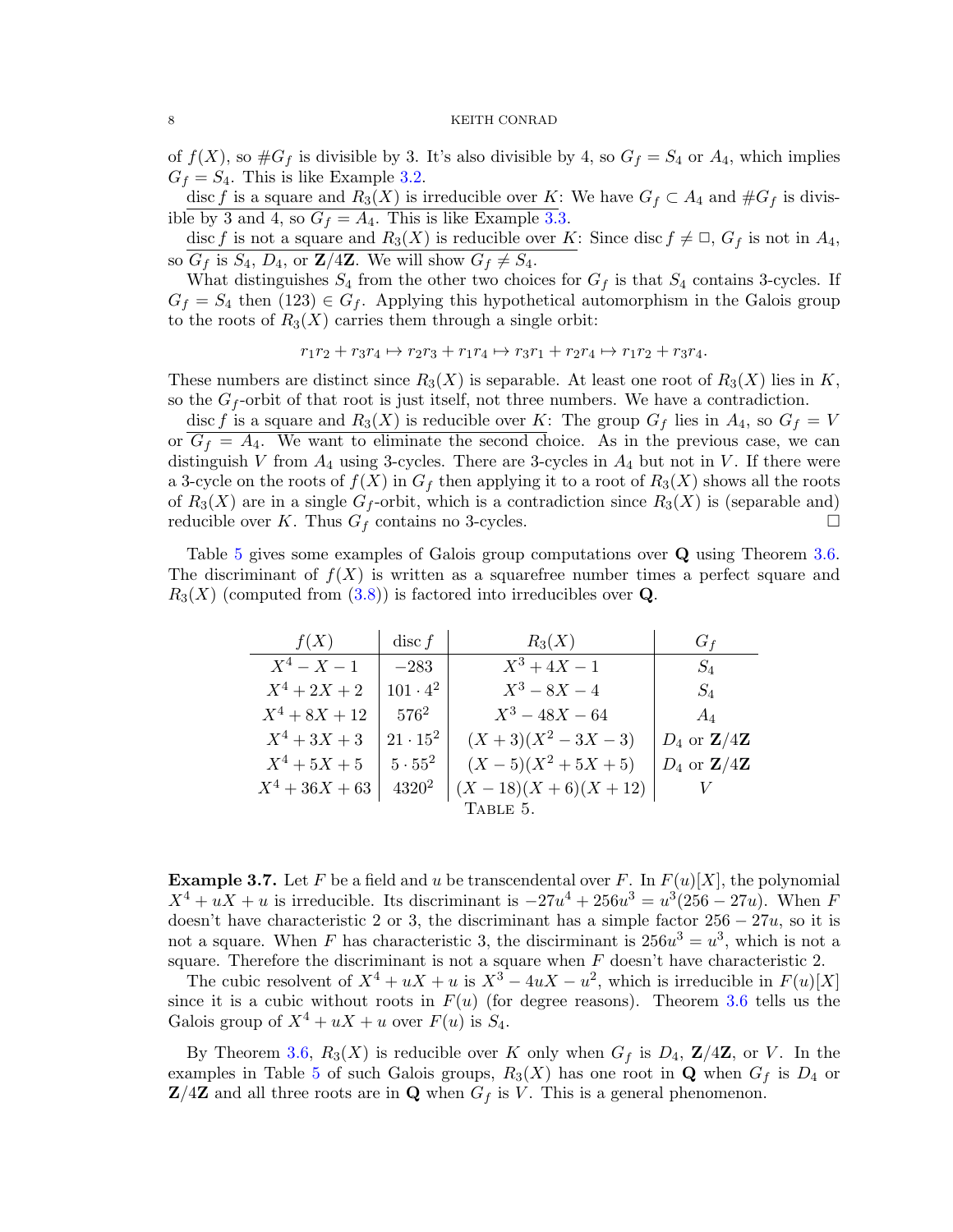<span id="page-8-2"></span>**Corollary [3](#page-6-2).8.** With notation as in Theorem 3.6,  $G_f = V$  if and only if  $R_3(X)$  splits completely over K and  $G_f = D_4$  or  $\mathbb{Z}/4\mathbb{Z}$  if and only if  $R_3(X)$  has a unique root in K.

*Proof.* The condition for  $G_f$  to be V is: disc  $f = \square$  and  $R_3(X)$  is reducible over K. Since disc  $R_3 = \text{disc } f, G_f = V$  if and only if disc  $R_3$  is a square in K and  $R_3$  is reducible over K. disc  $n_3$  = disc f,  $G_f = V$  if and only if disc  $n_3$  is a square in  $K$  and  $n_3$  is reductive over  $K$ .<br>By Theorem [2.8,](#page-3-1) a splitting field of  $R_3(X)$  over K is  $K(r, \sqrt{\text{disc } R_3})$ , where r is any root of  $R_3(X)$ . Therefore  $G_f = V$  if and only if  $R_3$  splits completely over K.

The condition for  $G_f$  to be  $D_4$  or  $\mathbb{Z}/4\mathbb{Z}$  is: disc  $f \neq \square$  in K and  $R_3(X)$  is reducible over K. These conditions, by Theorem [2.8](#page-3-1) for the cubic  $R_3(X)$ , are equivalent to  $R_3(X)$  having a root in K but not splitting completely over K, which is the same as saying  $R_3(X)$  has a unique root in K.

Theorem [3.6](#page-6-2) does not decide between Galois groups  $D_4$  and  $\mathbb{Z}/4\mathbb{Z}$ . The following theorem provides a partial way to do this over Q, by checking the sign of the discriminant.

<span id="page-8-1"></span>**Theorem 3.9.** Let  $f(X)$  be an irreducible quartic in  $\mathbf{Q}[X]$ . If  $G_f = \mathbf{Z}/4\mathbf{Z}$  then disc  $f > 0$ . Therefore if  $G_f$  is  $D_4$  or  $\mathbb{Z}/4\mathbb{Z}$  and disc  $f < 0$ ,  $G_f = D_4$ .

*Proof.* If  $G_f = \mathbb{Z}/4\mathbb{Z}$ , the splitting field of  $f(X)$  over **Q** has degree 4. Any root of  $f(X)$ already generates an extension of  $\bf{Q}$  with degree 4, so the field generated over  $K$  by one root of  $f(X)$  contains all the other roots. Therefore if  $f(X)$  has one real root it has 4 real roots: the number of real roots of  $f(X)$  is either 0 or 4.

If  $f(X)$  has 0 real roots then they fall into complex conjugate pairs, say z and  $\overline{z}$  and w and  $\overline{w}$ . Then disc f is the square of

<span id="page-8-0"></span>
$$
(3.9) \qquad (z-\overline{z})(z-w)(z-\overline{w})(\overline{z}-w)(\overline{z}-\overline{w})(w-\overline{w})=|z-w|^2|z-\overline{w}|^2(z-\overline{z})(w-\overline{w}).
$$

The differences  $z - \overline{z}$  and  $w - \overline{w}$  are purely imaginary (and nonzero, since z and w are not real), so their product is real and nonzero. Thus when we square  $(3.9)$ , we find disc  $f > 0$ .

If  $f(X)$  has 4 real roots then the product of the differences of its roots is real and nonzero, so disc  $f > 0$ .

**Example 3.10.** The polynomial  $X^4 + 4X^2 - 2$ , which is irreducible by the Eisenstein criterion, has discriminant  $-18432$  and cubic resolvent  $X^3 - 4X^2 + 8X - 32 = (X-4)(X^2+8)$ . Theorem [3.6](#page-6-2) says its Galois group is  $D_4$  or  $\mathbb{Z}/4\mathbb{Z}$ . Since the discriminant is negative, Theorem [3.9](#page-8-1) says the Galois group must be  $D_4$ .

Theorem [3.9](#page-8-1) does not distinguish  $D_4$  and  $\mathbb{Z}/4\mathbb{Z}$  as Galois groups when disc  $f > 0$ , since some polynomials with Galois group  $D_4$  have positive discriminant. For example, we can't decide yet in Table [5](#page-7-0) if  $X^4 + 5X + 5$  has Galois group  $D_4$  or  $\mathbb{Z}/4\mathbb{Z}$  over Q.

**Remark 3.11.** Any quartic in  $\mathbf{Q}[X]$ , reducible or not, has its nonreal roots coming in complex-conjugate pairs, so a separable quartic  $f(X)$  has either 0, 2, or 4 nonreal roots, and thus 4, 2, or 0 real roots respectively. The computation in the proof of Theorem [3.9](#page-8-1) shows disc  $f > 0$  if  $f(X)$  has 0 or 4 real roots, whether or not  $f(X)$  is irreducible. When  $f(X)$  has 2 real roots, disc  $f < 0$ .

Remark 3.12. More careful methods lead to a stronger conclusion in Theorem [3.9:](#page-8-1) if  $G_f = \mathbf{Z}/4\mathbf{Z}$  then disc f is a sum of two rational squares. This is a much stronger constraint on the condition  $G_f = \mathbf{Z}/4\mathbf{Z}$  than saying disc  $f > 0$ , and can be used quite effectively to show a Galois group is not  $\mathbf{Z}/4\mathbf{Z}$  in case disc  $f > 0$ . But it is not an if and only if criterion: some quartics with Galois group  $D_4$  have a discriminant that is a sum of two squares.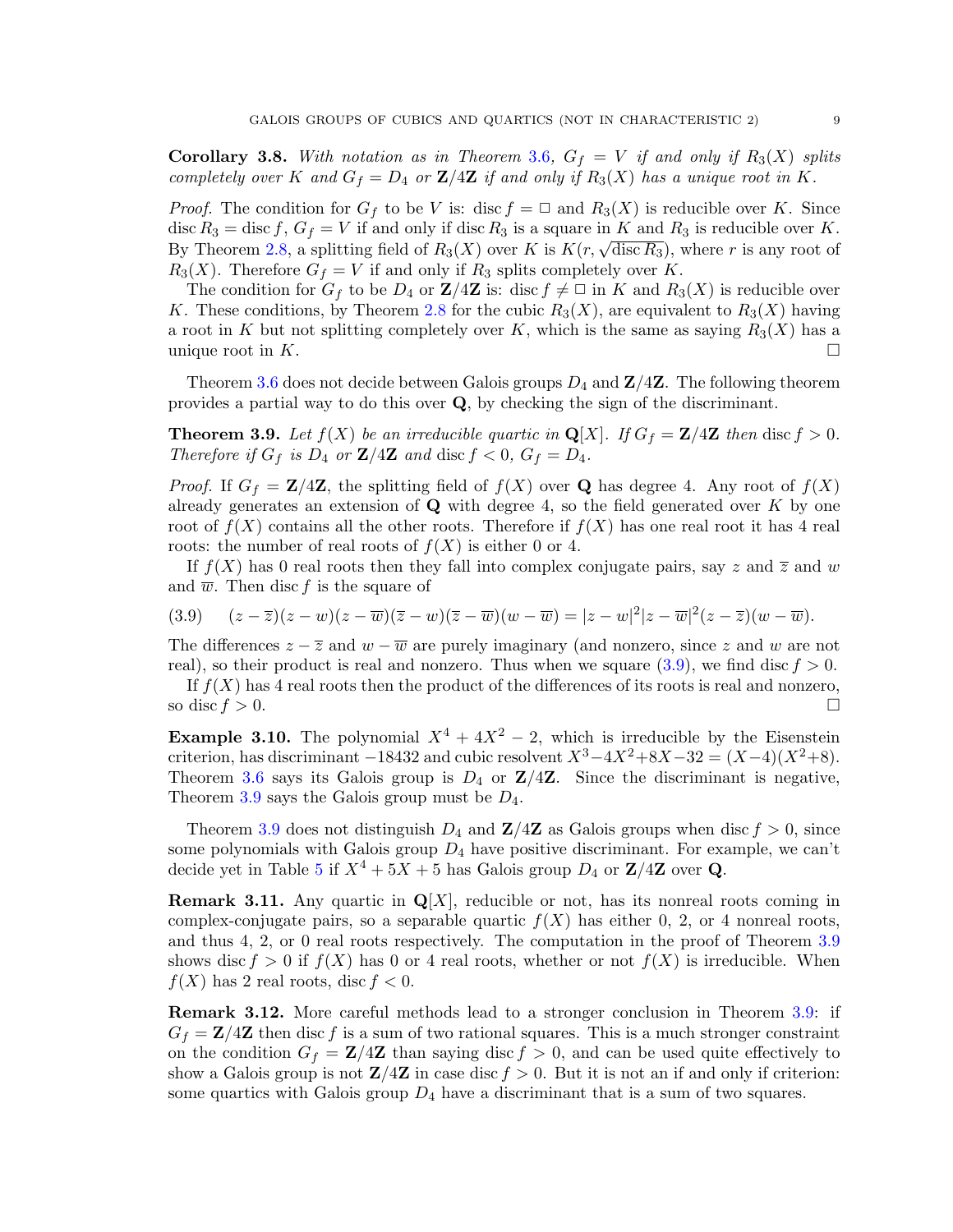## 4. GALOIS GROUPS OF QUARTICS:  $D_4$  AND  $\mathbf{Z}/4\mathbf{Z}$

<span id="page-9-3"></span>In this section we develop a method that separates  $D_4$  from  $\mathbb{Z}/4\mathbb{Z}$  as Galois groups of quartics Let  $f(X) \in K[X]$  be an irreducible quartic where K does not have characteristic 2. By Theorem [3.6,](#page-6-2)  $G_f$  is  $D_4$  or  $\mathbb{Z}/4\mathbb{Z}$  if and only if

 $\Delta := \text{disc } f \neq \square \text{ in } K \text{ and } R_3(X)$  is reducible over K.

When this happens, Corollary [3.8](#page-8-2) tells us  $R_3(X)$  has a unique root r' in K.

<span id="page-9-2"></span>**Theorem 4.1** (Kappe, Warren). Let K be a field not of characteristic 2,  $f(X) = X^4 +$  $aX^3 + bX^2 + cX + d \in K[X]$ , and  $\Delta = \text{disc } f$ . Suppose  $\Delta \neq \Box$  in K and  $R_3(X)$  is reducible in K[X] with unique root  $r' \in K$ . Then  $G_f = \mathbf{Z}/4\mathbf{Z}$  if the polynomials  $X^2 + aX + (b - r')$ and  $X^2 - r'X + d$  split over  $K(\sqrt{\Delta})$ , while  $G_f = D_4$  otherwise.

*Proof.* Index the roots  $r_1, r_2, r_3, r_4$  of  $f(X)$  so that  $r' = r_1r_2 + r_3r_4$ . Both  $D_4$  and  $\mathbb{Z}/4\mathbb{Z}$ , as subgoups of  $S_4$ , contain a 4-cycle. (The elements of order 4 in  $S_4$  are 4-cycles.) In Table [6](#page-9-0) we describe the effect of each 4-cycle in  $S_4$  on  $r_1r_2 + r_3r_4$  if the 4-cycle were in the Galois group. The (distinct) roots of  $R_3(X)$  are in the second row, each appearing twice.

$$
\begin{array}{c|ccccc}\n\sigma & (1234) & (1432) & (1243) & (1342) & (1324) & (1423) \\
\hline\n\sigma(r_1r_2+r_3r_4) & r_2r_3+r_4r_1 & r_4r_1+r_2r_3 & r_2r_4+r_1r_3 & r_3r_1+r_4r_2 & r_3r_4+r_2r_1 & r_4r_3+r_1r_2 \\
\hline\n\text{TABLE 6.}\n\end{array}
$$

Since  $r_1r_2 + r_3r_4$  is fixed by  $G_f$ , the only possible 4-cycles in  $G_f$  are (1324) and (1423). Both are in  $G_f$  since at least one is and they are inverses. Let  $\sigma = (1324)$ .

If  $G_f = \mathbb{Z}/4\mathbb{Z}$  then  $G_f = \langle \sigma \rangle$ . If  $G_f = D_4$  then [\(3.1\)](#page-4-3) tells us  $G_f = \langle (1324), (12) \rangle =$  $\{(1), (1324), (12)(34), (1423), (12), (34), (13)(24), (14)(23)\}$  and the elements of  $G_f$  fixing  $r_1$ are (1) and (34). Set  $\tau = (34)$ . Products of  $\sigma$  and  $\tau$  as disjoint cycles are in Table [7.](#page-9-1)

<span id="page-9-1"></span><span id="page-9-0"></span>
$$
\frac{1}{(1)-(1324)-(12)(34)-(1423)-(34)-(13)(24)-(12)-(14)(23)}
$$
  
TABLE 7.

The subgroups of  $\langle \sigma \rangle$  and  $\langle \sigma, \tau \rangle$  look very different. See the diagrams below, where the subgroup lattices are written upside down.

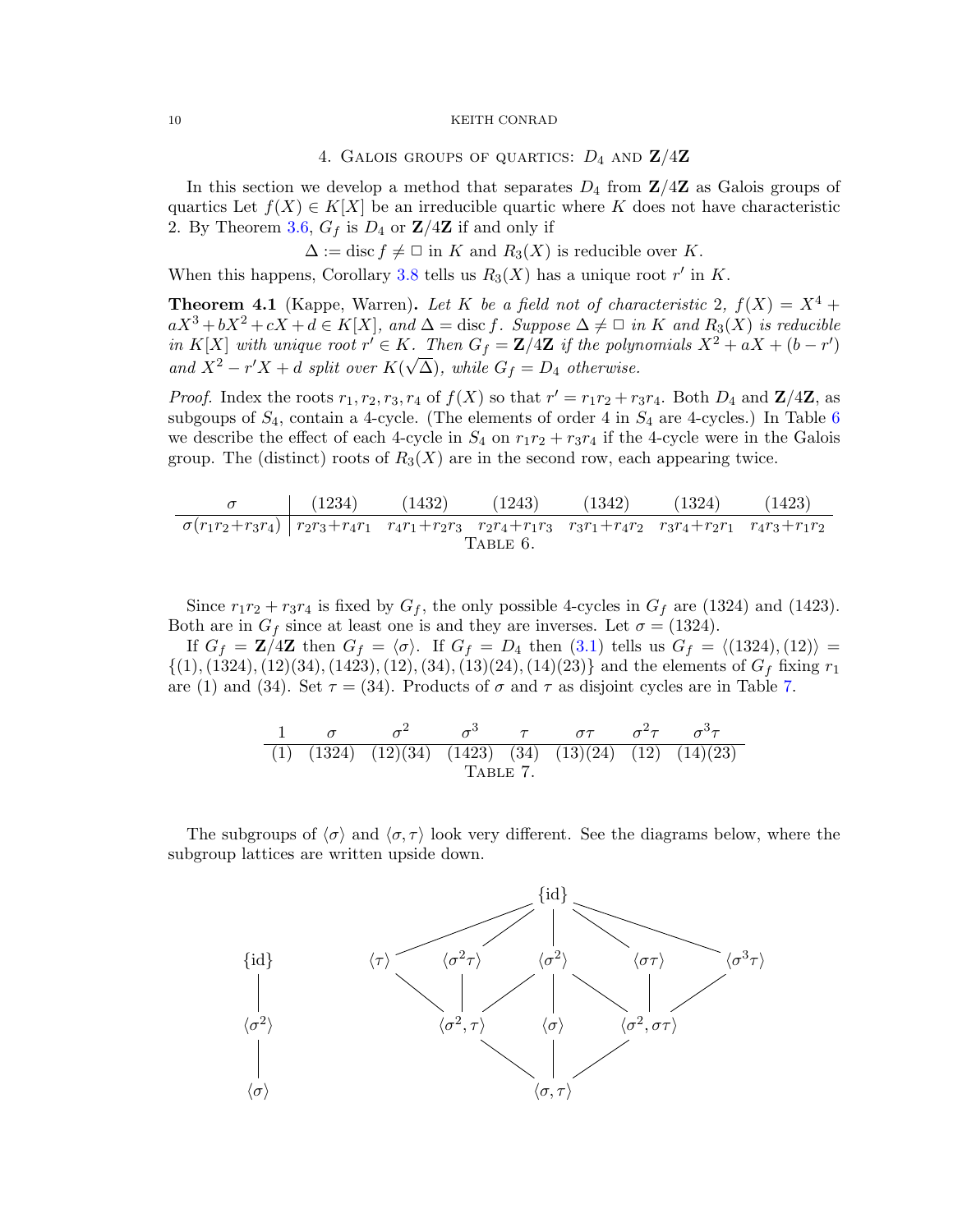Corresponding to the above subgroup lattices we have the following subfield lattices of the splitting field, where  $L$  in both cases denotes the unique quadratic extension of  $K$  inside  $K(r_1)$ : if  $G_f = \mathbb{Z}/4\mathbb{Z}$  then L corresponds to  $\langle \sigma^2 \rangle$ , while if  $G_f = D_4$  then L corresponds to  $\langle \sigma^2, \tau \rangle$ . Since  $\Delta \neq \square$  in K,  $[K(\sqrt{\Delta}) : K] = 2$ .



If  $G_f = \mathbf{Z}/4\mathbf{Z}$ , then  $L = K($  $\Delta$ ) since there is only one quadratic extension of K in the splitting field.

If  $G_f = D_4$ , then let's explain how, in the subgroup and subfield lattice diagrams above, we know  $K(r_1)$  corresponds to  $\langle \tau \rangle$ ,  $K(r_3)$  corresponds to  $\langle \sigma^2 \tau \rangle$ , and  $K(\sqrt{\Delta})$  corresponds to  $\langle \sigma^2, \sigma\tau \rangle$ . The degree  $[K(r_1) : K]$  is 4, so its corresponding subgroup in  $D_4 = \langle \sigma, \tau \rangle$ has order  $8/4 = 2$  and  $\tau = (34)$  fixes  $r_1$  and has order 2. Similarly,  $[K(r_3) : K] = 4$  and  $\sigma^2 \tau = (12)$  fixes  $r_3$ . The subgroup corresponding to  $K(\sqrt{\Delta})$  is the even permutations in the Galois group, and that is  $\{(1), (12)(34), (13)(24), (14)(23)\} = \langle \sigma^2, \sigma\tau \rangle$ .

Although the two cases  $G_f = \mathbf{Z}/4\mathbf{Z}$  and  $G_f = D_4$  are different, we are going to develop some common ideas for both of them concerning the quadratic extensions  $K(r_1)/L$  and  $L/K$  before we distinguish the two cases from each other.

If  $G_f = \mathbf{Z}/4\mathbf{Z}$ ,  $Gal(K(r_1)/L) = \{1, \sigma^2\}$ . If  $G_f = D_4$ ,  $Gal(K(r_1)/L) = \langle \sigma^2, \tau \rangle / \langle \tau \rangle =$  $\{1,\sigma^2\}$ . So in both cases, the L-conjugate of  $r_1$  is  $\sigma^2(r_1) = r_2$  and the minimal polynomial of  $r_1$  over L must be

<span id="page-10-2"></span>
$$
(X - r1)(X - r2) = X2 - (r1 + r2)X + r1r2.
$$

Therefore  $r_1 + r_2$  and  $r_1r_2$  are in L. Since  $[K(r_1): K] = 4$ , this polynomial is not in  $K[X]$ :

$$
(4.1) \t\t\t\t r_1 + r_2 \notin K \t or \t\t\t r_1r_2 \notin K.
$$

If  $G_f = \mathbb{Z}/4\mathbb{Z}$  then  $Gal(L/K) = \langle \sigma \rangle / \langle \sigma^2 \rangle = \{1, \overline{\sigma}\}\$ , and if  $G_f = D_4$  then  $Gal(L/K) =$  $\langle \sigma, \tau \rangle / \langle \sigma^2, \tau \rangle = \{1, \overline{\sigma}\}.$  The coset of  $\sigma$  in Gal( $L/K$ ) represents the nontrivial coset both times, so  $L^{\sigma} = K$ . That is, an element of L fixed by  $\sigma$  is in K. Since  $\sigma(r_1 + r_2) = r_3 + r_4$ and  $\sigma(r_1r_2) = r_3r_4$ , the polynomials

<span id="page-10-0"></span>(4.2) 
$$
(X - (r_1 + r_2))(X - (r_3 + r_4)) = X^2 - (r_1 + r_2 + r_3 + r_4)X + (r_1 + r_2)(r_3 + r_4),
$$

and

(4.3) 
$$
(X - r_1r_2)(X - r_3r_4) = X^2 - (r_1r_2 + r_3r_4)X + r_1r_2r_3r_4
$$

have coefficients in  $L^{\sigma} = K$ .

The linear coefficient in  $(4.2)$  is a and the constant term is

<span id="page-10-1"></span>
$$
(r_1+r_2)(r_3+r_4)=r_1r_3+r_1r_4+r_2r_3+r_2r_4=b-(r_1r_2+r_3r_4)=b-r',
$$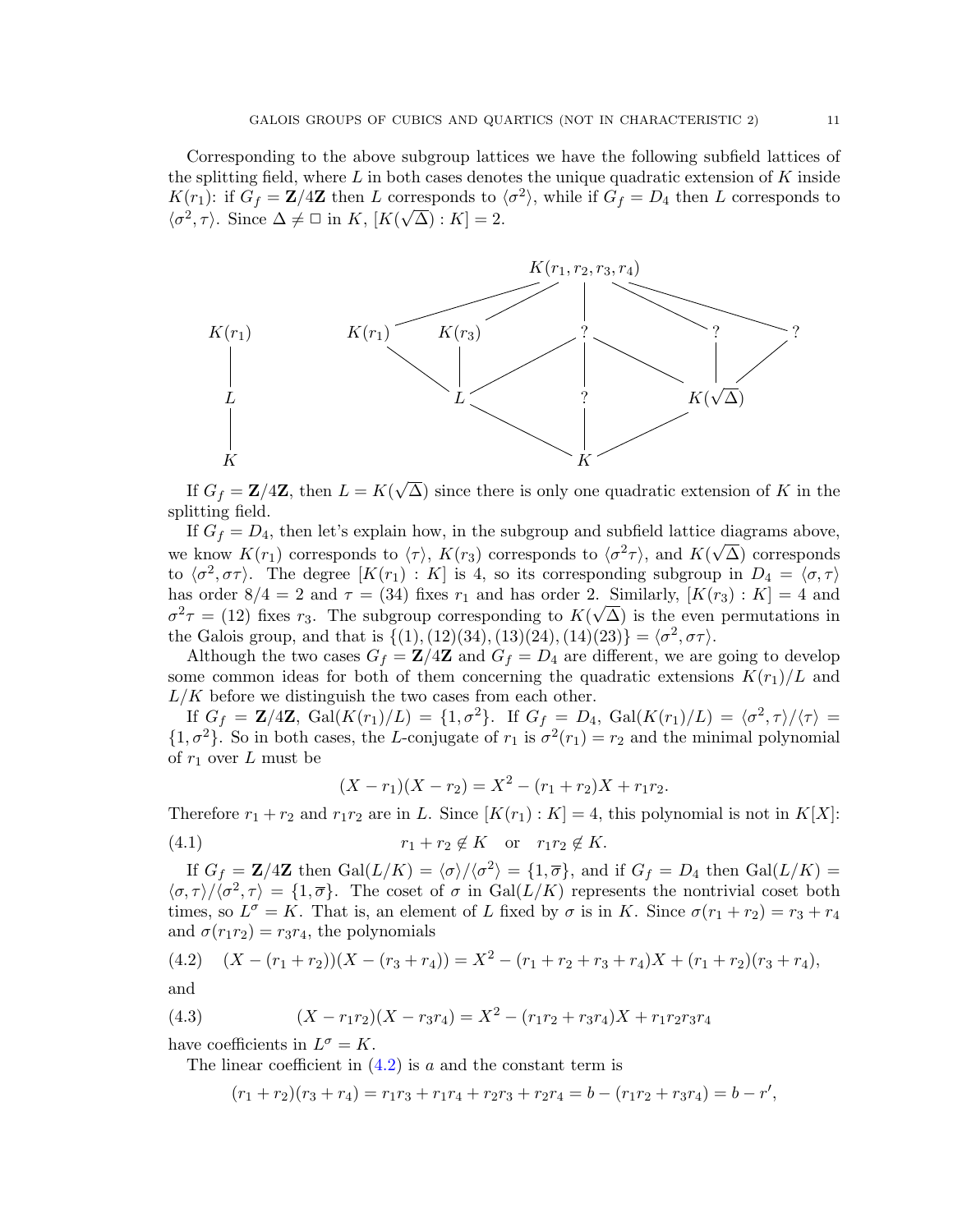so [\(4.2\)](#page-10-0) equals  $X^2 + aX + (b - r')$ . The quadratic polynomial [\(4.3\)](#page-10-1) is  $X^2 - r'X + d$ . When  $r_1 + r_2 \notin K$ , [\(4.2\)](#page-10-0) is irreducible in K[X], so its discriminant is a nonsquare in K, and if  $r_1 + r_2 \in K$  then [\(4.2\)](#page-10-0) has a double root and its discriminant is 0. Similarly, [\(4.3\)](#page-10-1) has a discriminant that is a nonsquare in K or is 0. Therefore the splitting field of  $(4.2)$  or  $(4.3)$ over K is either L or K and  $(4.1)$  tells us at least one of  $(4.2)$  and  $(4.3)$  has a nonsquare discriminant in  $K$  (so has splitting field  $L$ ).

Since  $r_1 + r_2$  and  $r_1r_2$  are in L and  $[L:K] = 2$ , each one generates L over K if it is not in K. This happens for at least one of the two numbers, by  $(4.1)$ .

First suppose  $G_f = \mathbf{Z}/4\mathbf{Z}$ . Then  $L = K(\sqrt{\Delta})$ , so  $X^2 + aX + (b - r')$  and  $X^2 - r'X + d$ both split completely over  $K(\sqrt{\Delta})$ , since their roots are in L.

Next suppose  $G_f = D_4$ . Then  $L \neq K(\sqrt{\Delta})$ . By [\(4.1\)](#page-10-2) at least one of [\(4.2\)](#page-10-0) or [\(4.3\)](#page-10-1) is irreducible over K, so its roots generate L over K and therefore are not in  $K(\sqrt{\Delta})$ . Thus the polynomial in [\(4.2\)](#page-10-0) or [\(4.3\)](#page-10-1) will be irreducible over  $K(\sqrt{\Delta})$  if it's irreducible over K.

Since the conclusions about the two quadratic polynomials over  $K(\sqrt{\Delta})$  are different depending on whether  $G_f$  is  $\mathbf{Z}/4\mathbf{Z}$  or  $D_4$ , these conclusions tell us the Galois group.  $\square$ 

**Remark 4.2.** The proof of Theorem [4.1](#page-9-2) by Kappe and Warren shows  $G_f = \mathbf{Z}/4\mathbf{Z}$  if and only if  $X^2 + aX + (b - r')$  and  $X^2 - r'X + d$  split completely over  $K(\sqrt{\Delta})$ , thereby not having to treat the case  $G_f = D_4$  directly.

<span id="page-11-1"></span>Corollary 4.3. When K does not have characteristic 2 and

<span id="page-11-0"></span>
$$
f(X) = X^4 + aX^3 + bX^2 + cX + d
$$

is an irreducible quartic in  $K[X]$ , define

$$
\Delta = \text{disc } f \text{ and } R_3(X) = X^3 - bX^2 + (ac - 4d)X - (a^2d + c^2 - 4bd).
$$

The Galois group of  $f(X)$  over K is described by Table [8](#page-11-0).

|             |                 | $\Delta$ in K   R <sub>3</sub> (X) in K[X]   $(a^2-4(b-r'))\Delta$ and $(r'^2-4d)\Delta$ |       |
|-------------|-----------------|------------------------------------------------------------------------------------------|-------|
| $\neq \Box$ | irreducible     |                                                                                          |       |
| $=$ $\Box$  | irreducible     |                                                                                          | $A_4$ |
| $\neq \Box$ | root $r' \in K$ | at least one $\neq \square$ in K                                                         | $D_4$ |
| $\neq \Box$ | root $r' \in K$ | $both = \square$ in K                                                                    | Z/4Z  |
| $= \Box$    | reducible       |                                                                                          |       |
|             |                 | TABLE 8.                                                                                 |       |

*Proof.* The polynomials  $X^2 + aX + (b - r')$  and  $X^2 - r'X + d$  split completely over  $K(\sqrt{\sqrt{a^2 - b^2}})$  $\gamma$  over  $K(\sqrt{\Delta})$ if and only if their discriminants  $a^2 - 4(b - r')$  and  $r'^2 - 4d$  are squares in  $K(\sqrt{\Delta})$ . We saw in the proof of Theorem [4.1](#page-9-2) that these discriminants are either 0 or nonsquares in K. A nonsquare in K is a square in  $K(\sqrt{\Delta})$  if and only if its product with  $\Delta$  is a square, and this is vacuously true for 0 also.

In Table [9](#page-12-0) we list the Galois groups over Q of several quartic trinomials  $X^4 + cX + d$ . All but the last is Eisenstein at some prime; check as an exercise that the last polynomial in the table is irreducible over Q. Verify all of the Galois group computations using Corollary [4.3.](#page-11-1) If you pick a quartic in  $\mathbf{Q}[X]$  at random it probably will be irreducible and have Galois group  $S_4$ , or perhaps  $A_4$  if by chance the discriminant is a square, so we only list examples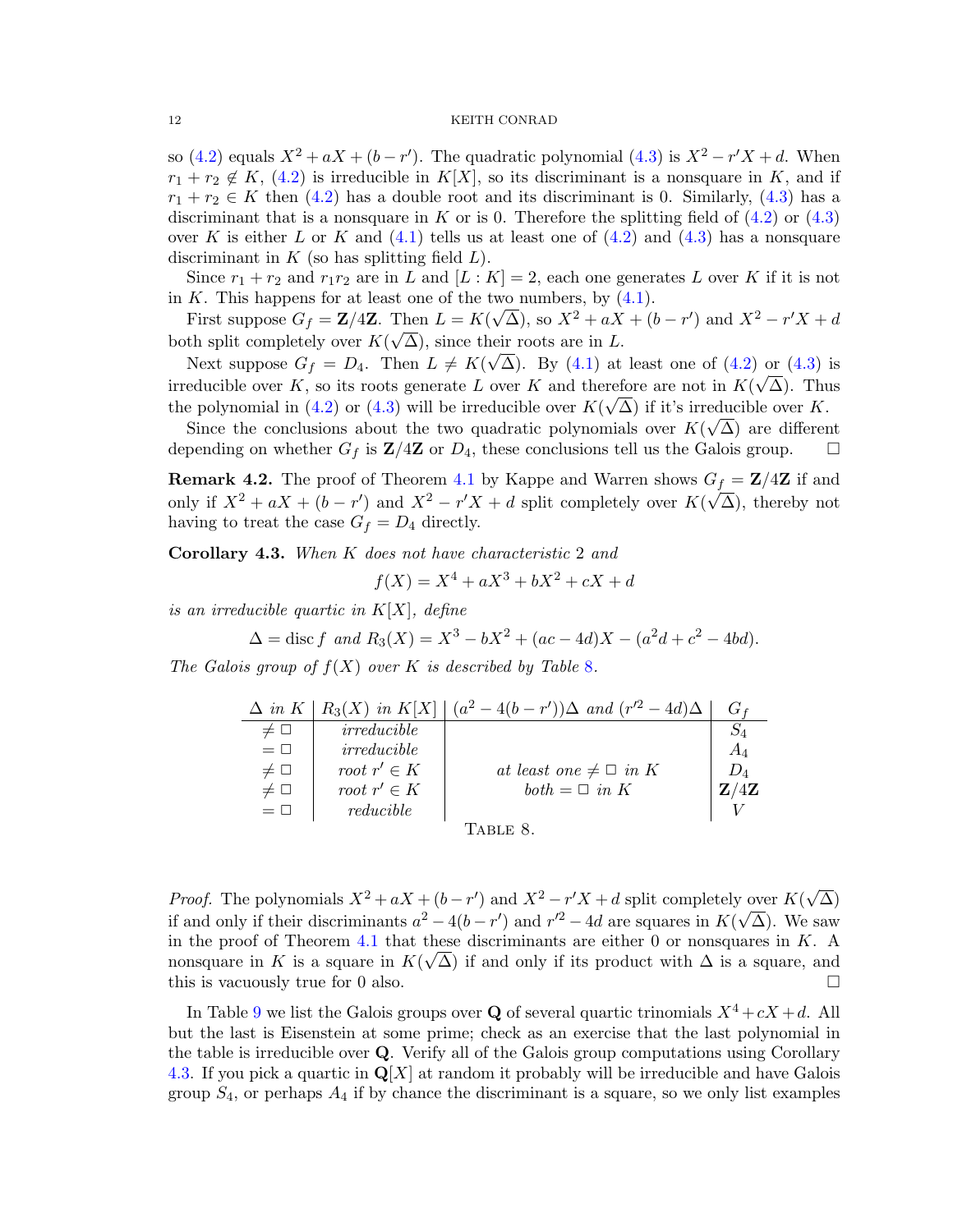in Table [9](#page-12-0) where the Galois group is smaller, which means the cubic resolvent is reducible. Since  $a = b = 0$ , so  $a^2 - 4(b - r') = 4r'$ , to decide when  $G_f$  is  $D_4$  or  $\mathbb{Z}/4\mathbb{Z}$  we need to decide when the rational numbers  $4r'\Delta$  and  $(r'^2 - 4d)\Delta$  are both squares in Q.

| $X^4+cX+d$       | $\Lambda$         | $X^3-4dX-c^2$                                       | $4r'\Delta$ and $(r'^2-4d)\Delta$ | $G_f$                    |
|------------------|-------------------|-----------------------------------------------------|-----------------------------------|--------------------------|
| $X^4 + 3X + 3$   | $21 \cdot 15^2$   | $(X+3)(X^2-3X-3)$                                   | $-56700, -14175$                  | $D_4$                    |
| $X^4 + 5X + 5$   | $5\cdot 55^2$     | $(X-5)(X^2+5X+5)$                                   | $550^2$ , $275^2$                 | $\mathbf{Z}/4\mathbf{Z}$ |
| $X^4 + 8X + 14$  | $2\cdot 544^2$    | $(X-8)(X^2+8X+8)$                                   | $4608^2$ , $2176^2$               | Z/4Z                     |
| $X^4 + 13X + 39$ | $13 \cdot 1053^2$ | $(X-13)(X^2+13X+13)$                                | $27378^2$ , $13689^2$             | $\mathbf{Z}/4\mathbf{Z}$ |
|                  |                   | $X^4 + 36X + 63$ $4320^2$ $(X - 18)(X + 6)(X + 12)$ | irrelevant                        | V                        |
|                  |                   | TABLE 9.                                            |                                   |                          |

<span id="page-12-0"></span>Remark 4.4. Remark [2.4](#page-1-4) about cubics also holds for quartics: don't forget to check that your quartic is irreducible before applying Corollary [4.3.](#page-11-1) For example,  $X^4 + 4$  has discriminant  $128^2$  and cubic resolvent  $X^3-16X=X(X+4)(X-4)$ . Such data (square discriminant, reducible resolvent) suggest the Galois group of  $X^4 + 4$  over Q is V, but  $X^4 + 4$  is reducible: it factors as  $(X^2+2X+2)(X^2-2X+2)$ . Both factors have discriminant −4, so the splitting field of  $X^4 + 4$  over Q is  $\mathbf{Q}(\sqrt{-4}) = \mathbf{Q}(i)$  and the Galois group of  $X^4 + 4$  over Q is cyclic of order 2.

As another example,  $X^4 + 3X + 20$  has discriminant  $\Delta = 77 \cdot 163^2$  and its cubic resolvent is  $(X-9)(X^2+9X+1)$ , which suggests the Galois group is  $D_4$  or  $\mathbb{Z}/4\mathbb{Z}$ . Since  $r'=9$  and  $(r'^2 - 4d)\Delta = 77 \cdot 163^2$  is not a square, it looks like the Galois group is  $D_4$ , but the quartic is reducible: it is  $(X^2 + 3X + 4)(X^2 - 3X + 5)$ . The factors have discriminants –7 and –11, so the splitting field of  $X^4 + 3X + 20$  over Q is  $\mathbf{Q}(\sqrt{-7}, \sqrt{-11})$ , whose Galois group over  $Q$  is  $V$ .

**Exercise.** Show  $X^4 + 24X + 36$  has Galois group  $A_4$  over **Q** and  $X^4 + 24X + 73$  has Galois group V over  $Q$ . Remember to prove both polynomials are irreducible over  $Q$  first!

From Corollary [4.3](#page-11-1) we obtain the following Galois group test for irreducible quartics of the special form  $X^4 + bX^2 + d$ .

<span id="page-12-1"></span>**Corollary 4.5.** Let  $f(X) = X^4 + bX^2 + d$  be irreducible in K[X], where K does not have characteristic 2. Its Galois group over K is V,  $\mathbb{Z}/4\mathbb{Z}$ , or  $D_4$  according to the following conditions.

- (1) If  $d = \square$  in K then  $G_f = V$ .
- (2) If  $d \neq \Box$  in K and  $(b^2 4d)d = \Box$  in K then  $G_f = \mathbf{Z}/4\mathbf{Z}$ .
- (3) If  $d \neq \Box$  in K and  $(b^2 4d)d \neq \Box$  in K then  $G_f = D_4$ .

In the second condition, we could simplify the hypothesis to just  $(b^2 - 4d)d = \Box$  in K since this forces  $d \neq \Box$ : if  $(b^2 - 4d)d = \Box$  and  $d = \Box$  then  $b^2 - 4d = \Box$ , which contradicts irreducibility of  $X^4 + bX^2 + d$ .

*Proof.* The discriminant of  $X^4 + bX^2 + d$  is  $16d(b^2 - 4d)^2$ . By hypothesis the discriminant is nonzero, so up to square factors it is the same as d.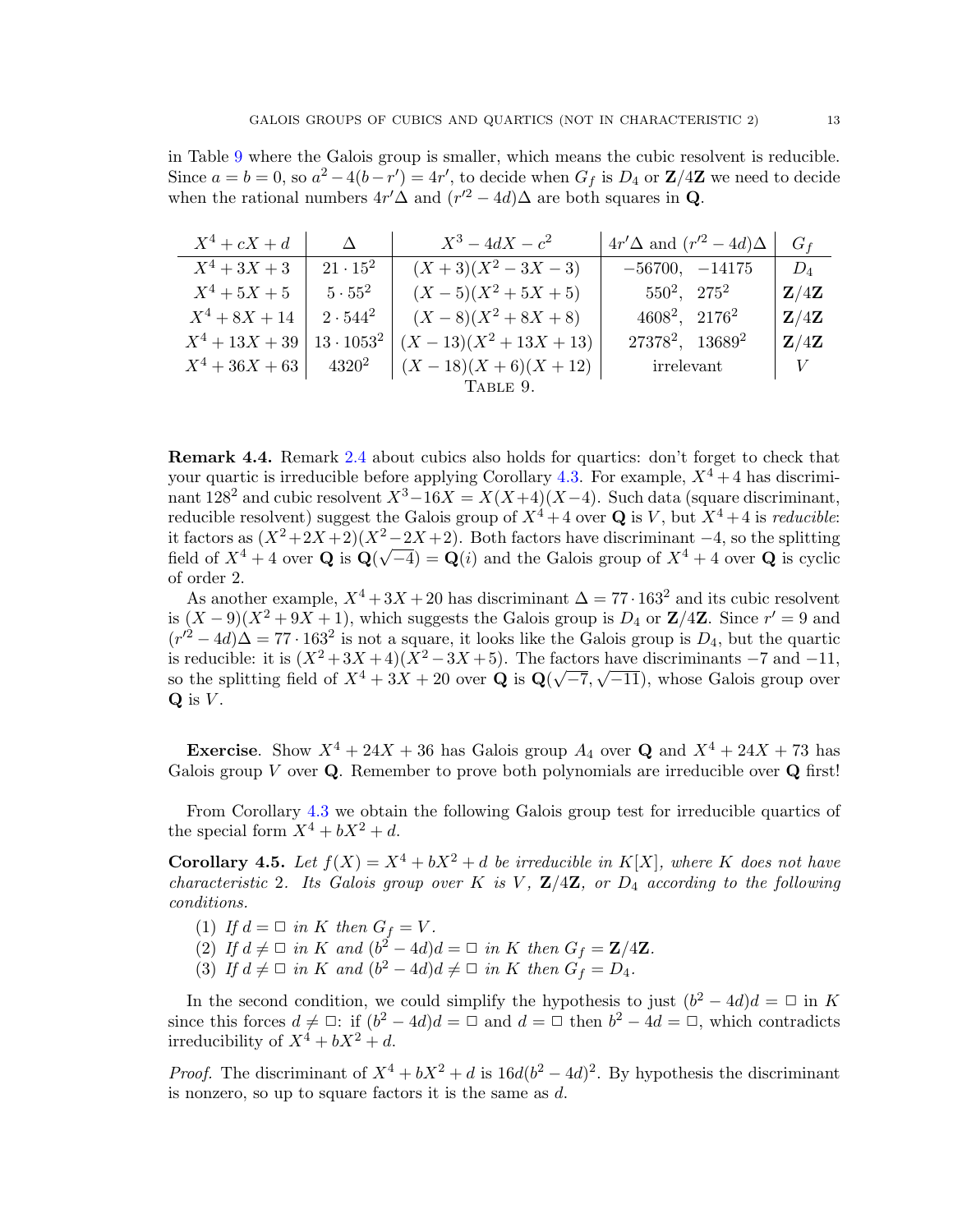The cubic resolvent is

$$
X^3 - bX^2 - 4dX + 4bd = (X - b)(X^2 - 4d),
$$

which is reducible over K with b as a root. In the notation of Corollary [4.3,](#page-11-1) if  $\Delta$  is not a square then  $r' = b$ , so  $r'^2 - 4d = b^2 - 4d$  and  $a^2 - 4(b - r') = 0$ . Translating Corollary [4.3](#page-11-1) into the three conditions above is left to the reader.  $\Box$ 

In Table [10](#page-13-0) are some examples over Q.

<span id="page-13-0"></span>

| $X^4 + bX^2 + d$ | d.                          | $-4d$ | $G_f$                    |
|------------------|-----------------------------|-------|--------------------------|
| $X^4 + 4X^2 + 1$ |                             | 12    |                          |
| $X^4 - 4X^2 + 2$ | $\mathcal{D}_{\mathcal{L}}$ | 16    | $\mathbf{Z}/4\mathbf{Z}$ |
| $X^4 + 4X^2 - 2$ |                             | $-16$ | $D_4$                    |
| $X^4 + 5X^2 + 2$ | 2                           | 34    | $D_4$                    |
| $X^4 - 5X^2 + 5$ | $\frac{5}{2}$               | 25    | 4Ζ                       |
| $X^4 - 5X^2 + 3$ | 3                           | 13    |                          |
|                  | TABLE 10.                   |       |                          |

The roots of a polynomial  $X^4 + bX^2 + d$  can be written down explicitly, using iterated square roots. Therefore it will come as no surprise that Corollary [4.5](#page-12-1) was known before Corollary [4.3.](#page-11-1) The earliest reference to Corollary [4.5](#page-12-1) which I know is an exercise in  $\vert 1$ , p. 53].

# APPENDIX A. THE OLD DISTINCTION BETWEEN  $D_4$  and  $\mathbf{Z}/4\mathbf{Z}$

Before Kappe and Warren proved Theorem [4.1,](#page-9-2) the following theorem was the classical procedure to decide between  $D_4$  and  $\mathbb{Z}/4\mathbb{Z}$  as Galois groups (outside of characteristic 2).

<span id="page-13-1"></span>**Theorem A.1.** Let  $f(X) \in K[X]$  be an irreducible quartic, where K does not have characteristic 2, and set  $\Delta = \text{disc } f$ . Suppose  $\Delta$  is not a square in K and  $R_3(X)$  is reducible in  $K[X]$ , so  $G_f$  is  $D_4$  or  $\mathbf{Z}/4\mathbf{Z}$ . √

- (1) If  $f(X)$  is irreducible over  $K($  $\chi(\sqrt{\Delta})$  then  $G_f = D_4$ .
- (2) If  $f(X)$  is reducible over  $K(\sqrt{\Delta})$  then  $G_f = \mathbf{Z}/4\mathbf{Z}$ .

*Proof.* We will make reference to the field diagrams for the two possible Galois groups in Section [4.](#page-9-3)

When  $G_f = D_4$ , the field diagram in this case shows the splitting field of  $f(X)$  over K is  $K(r_1, \sqrt{\Delta})$ . Since  $[K(r_1, \sqrt{\Delta}) : K] = 8$ ,  $[K(r_1, \sqrt{\Delta}) : K(\sqrt{\Delta})] = 4$ , so  $f(X)$  must be irreducible over  $K(\sqrt{\Delta})$ . √

When  $G_f = \mathbf{Z}/4\mathbf{Z}$ , the splitting field of  $f(X)$  over  $K(x)$  $\overline{A}$  ( $\overline{A}$ ) the splitting field of  $f(X)$  over  $K(\sqrt{\Delta})$  has degree 2, so  $f(X)$  is reducible over  $K(\sqrt{\Delta})$ . √

Because the different Galois groups imply different behavior of  $f(X)$  over  $K($ lois groups imply different behavior of  $f(X)$  over  $K(\sqrt{\Delta})$ , these properties of  $f(X)$  over  $K(\sqrt{\Delta})$  tell us the Galois group.

**Example A.2.** Taking  $K = \mathbf{Q}$ , the polynomials  $X^4 + 3X + 3$  and  $X^4 + 5X + 5$  from Table [5](#page-7-0) both fit the hypotheses of Theorem [A.1.](#page-13-1) We will use Theorem [A.1](#page-13-1) to show the Galois groups over Q are as listed in Table [11.](#page-14-0)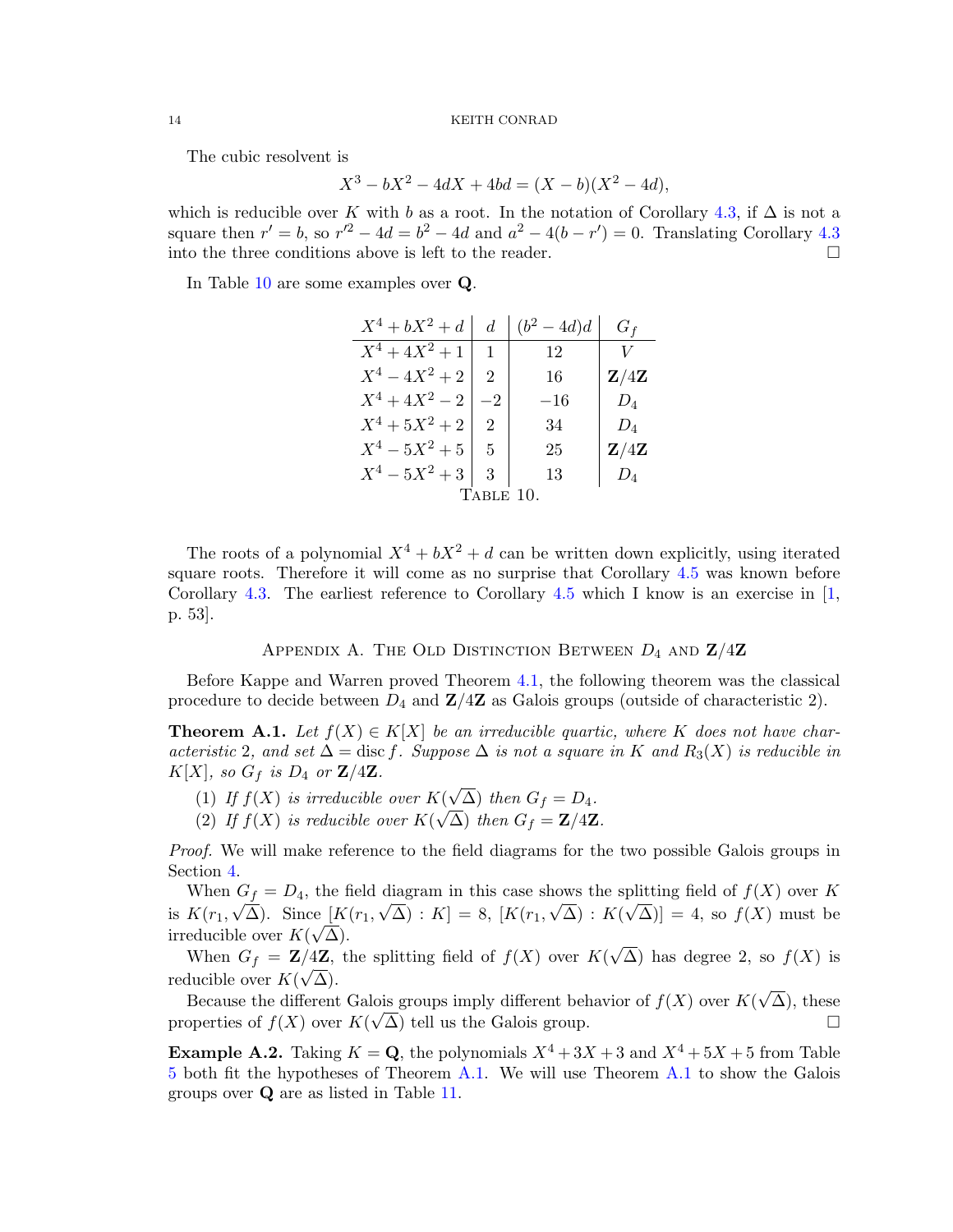<span id="page-14-0"></span>

| f(X)     | disc $f$ | $R_3(X)$                                               | $\mid G_f$ |  |
|----------|----------|--------------------------------------------------------|------------|--|
|          |          | $X^4 + 3X + 3  21 \cdot 15^2   (X+3)(X^2-3X-3)   D_4$  |            |  |
|          |          | $X^4 + 5X + 5$ 5 $55^2$ $(X - 5)(X^2 + 5X + 5)$ $Z/4Z$ |            |  |
| TABLE 11 |          |                                                        |            |  |

To compute the Galois groups using Theorem [A.1,](#page-13-1) we need to decide if  $X^4 + 3X + 3$  is irreducible over  $\mathbf{Q}(\sqrt{21})$  and if  $X^4 + 5X + 5$  is irreducible over  $\mathbf{Q}(\sqrt{5})$ . Theorem [A.1](#page-13-1) says that when the polynomial is irreducible over the quadratic field, its Galois group over Q is  $D_4$ . If it factors over the quadratic field then the Galois group is  $\mathbb{Z}/4\mathbb{Z}$ .

These quartics are both irreducible over Q, so their roots have degree 4 over Q and therefore don't lie in a quadratic field. That means if either of these quartics factors over a quadratic field, it must be a product of two quadratic factors rather than into a linear times a cubic.

<span id="page-14-2"></span>nes a cubic.<br>To decide if  $X^4\!+\!3X\!+\!3$  is irreducible over  ${\bf Q}(\surd)$ 21), we set up a hypothetical factorization

(A.1) 
$$
X^4 + 3X + 3 = (X^2 + AX + B)(X^2 + CX + D)
$$

and read off the algebraic conditions imposed on the coefficients:

<span id="page-14-1"></span>(A.2) 
$$
A + C = 0
$$
,  $B + D + AC = 0$ ,  $AD + BC = 3$ ,  $BD = 3$ .

Therefore  $C = -A$  and  $D = -AC - B = A^2 - B$ , so the third condition in  $(A.2)$  becomes  $A(A^2 - 2B) = 3$ . Necessarily  $A \neq 0$  and we can solve for B:

$$
B = \frac{A^3 - 3}{2A}.
$$

Therefore the condition  $BD = 3$  becomes

<span id="page-14-3"></span>
$$
3 = \frac{A^3 - 3}{2A} \left( A^2 - \frac{A^3 - 3}{2A} \right) = \frac{A^6 - 9}{4A^2}.
$$

Clearing the denominator,

(A.3) 
$$
0 = A^6 - 12A^2 - 9 = (A^2 + 3)(A^4 - 3A^2 - 3).
$$

This equation needs to have a solution  $A$  in  $\mathbf{Q}$ o have a solution  $A$  in  $\mathbf{Q}(\sqrt{21})$ . The condition  $A^2 + 3 = 0$  obviously has no solution in  $\mathbf{Q}(\sqrt{21}) \subset \mathbf{R}$ . Since  $X^4 - 3X^2 - 3$  is irreducible over **Q**, its roots have degree 4 over **Q** and therefore can't lie in  $\mathbf{Q}(\sqrt{21})$ . So we have a contradiction, which proves  $X^4 + 3X + 3$  is irreducible over  $\mathbf{Q}(\sqrt{21})$ , and that means the Galois group of  $X^4 + 3X + 3$ over **Q** is  $D_4$ . Compare the way this method treats  $X^4 + 3X + 3$  and the earlier procedure in Table [9!](#page-12-0)

Table 9!<br>If we set up a hypothetical factorization of  $X^4 + 5X + 5$  over  $\mathbf{Q}(\sqrt{\ }$ 5) as in  $(A.1)$ , but with coefficients of 5 in place of 3 on the left side of  $(A.1)$ , we get constraints similar to  $(A.2)$ , and the analogue of  $(A.3)$  is

(A.4) 
$$
0 = A^6 - 20A^2 - 25 = (A^2 - 5)(A^4 + 5A^2 + 5),
$$

which has an obvious solution in  $Q($ 5):  $A =$ 5. This leads to the factorization

<span id="page-14-4"></span>
$$
X^{4} + 5X + 5 = \left(X^{2} + \sqrt{5}X + \frac{5 - \sqrt{5}}{2}\right)\left(X^{2} - \sqrt{5}X + \frac{5 + \sqrt{5}}{2}\right),
$$

so  $X^4 + 5X + 5$  has Galois group  $\mathbb{Z}/4\mathbb{Z}$  over Q.